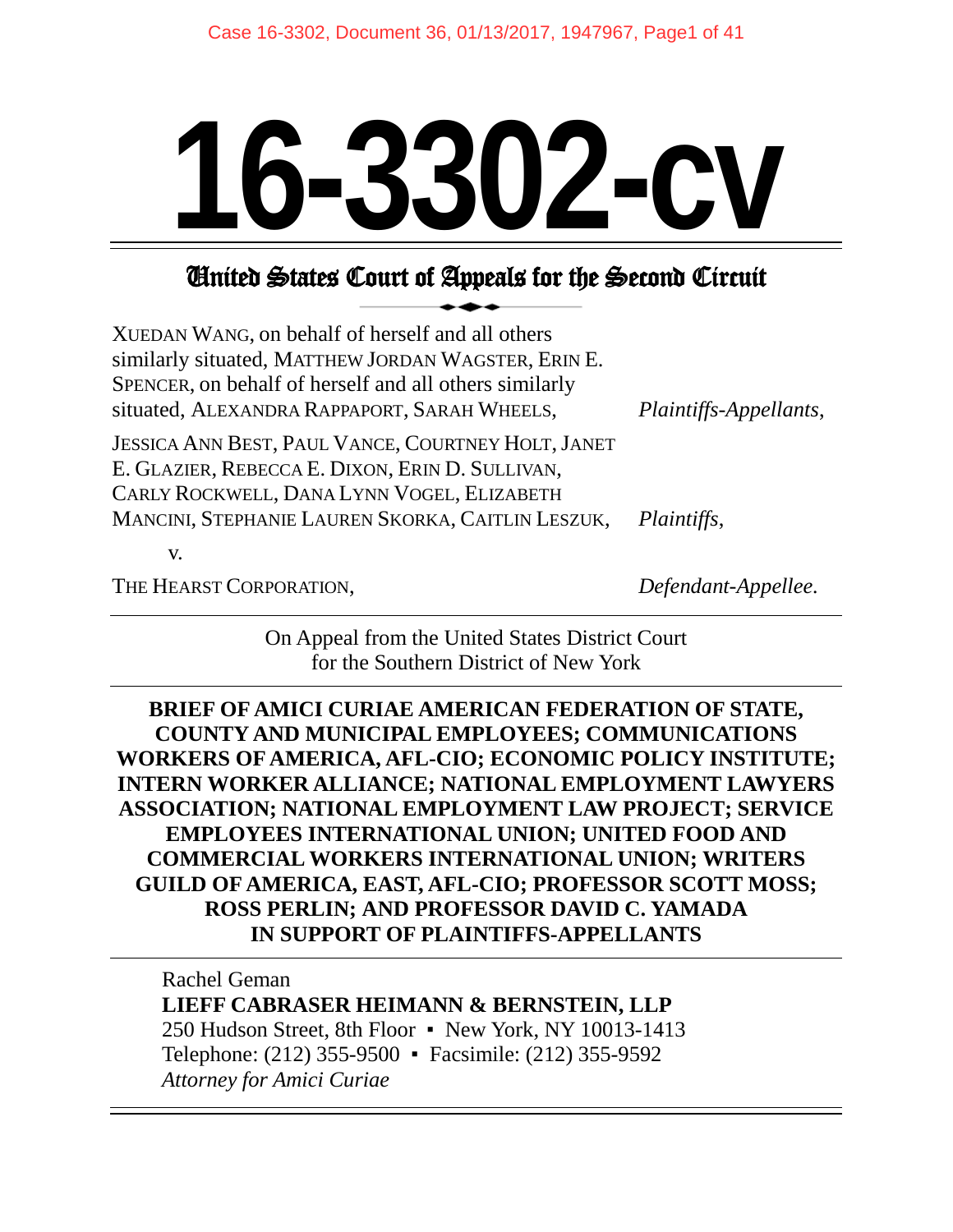## **RULE 26.1(a) CORPORATE DISCLOSURE STATEMENT**

<span id="page-1-0"></span>Pursuant to Federal Rule of Appellate Procedure 26.1(a), the corporate amici curiae who submit this brief hereby disclose that none of them has any parent corporation and that no publicly-held corporation owns 10% or more of the stock of any corporate amicus.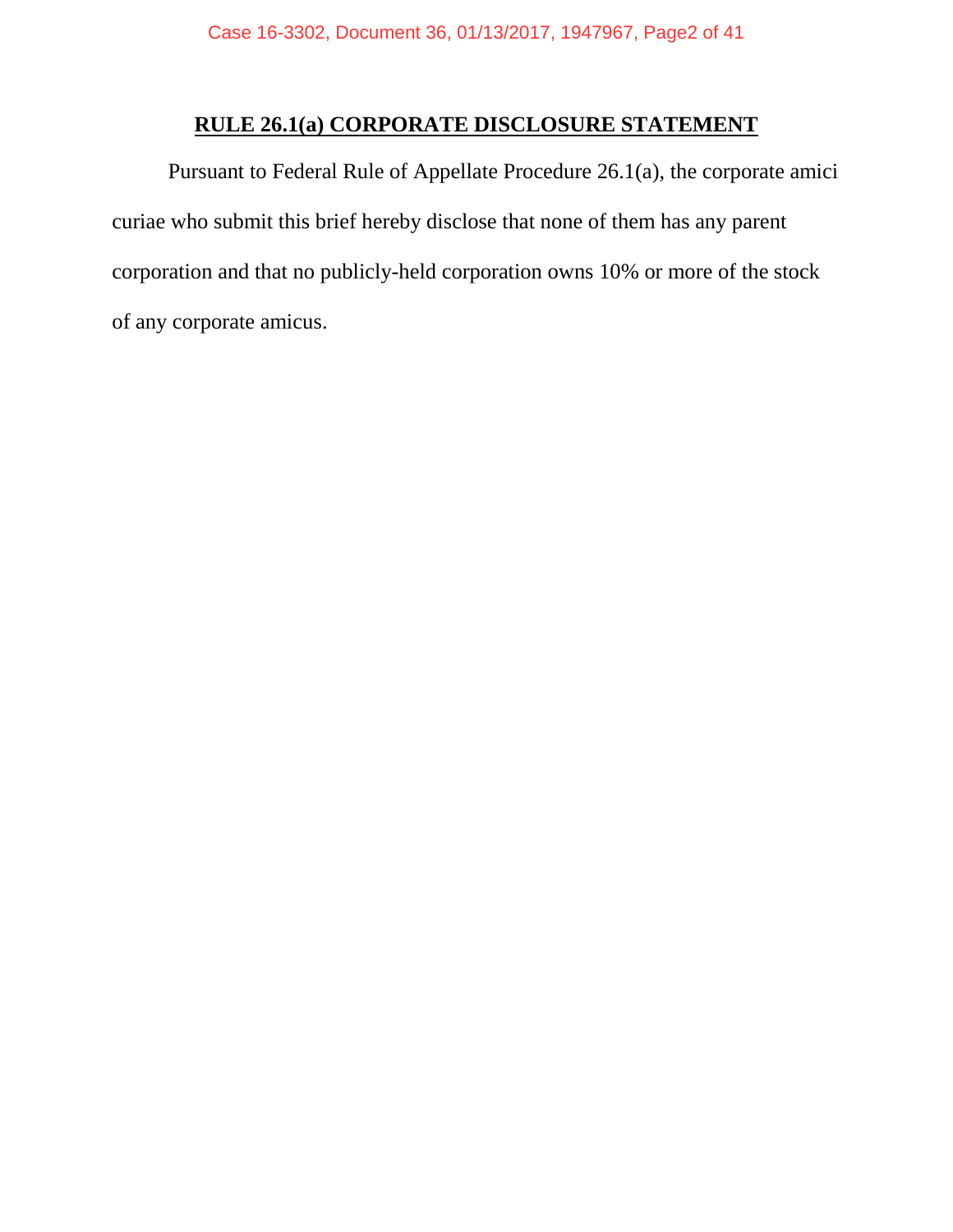## **TABLE OF CONTENTS**

| I. | The Remedial Nature of the FLSA Warrants an Expansive Interpretation of                                                            |
|----|------------------------------------------------------------------------------------------------------------------------------------|
|    | II. An Overbroad Definition of "Internships" Has Grave, Wide-Ranging                                                               |
|    | A. Workers who are denied "employee" status often suffer immediate and                                                             |
|    | B. Educational institutions have not imposed the kinds of oversight that                                                           |
|    | C. The proliferation of unpaid work tends to burden poorer families and<br>ultimately also federal, state, and local governments16 |
|    | D. The proliferation of unpaid work undermines all workers' ability to seek                                                        |
|    | III. An Overbroad Reading of This Court's Prior Rulings Could Improperly                                                           |
|    | A. Employers are incentivized to cut labor costs by wrongly classifying                                                            |
|    | B. Employers are also incentivized to misclassify employees as, for<br>example, overtime-exempt or independent contractors. 24     |
|    | C. A decision from this Court that accounts for the economic realities of                                                          |
|    |                                                                                                                                    |
|    |                                                                                                                                    |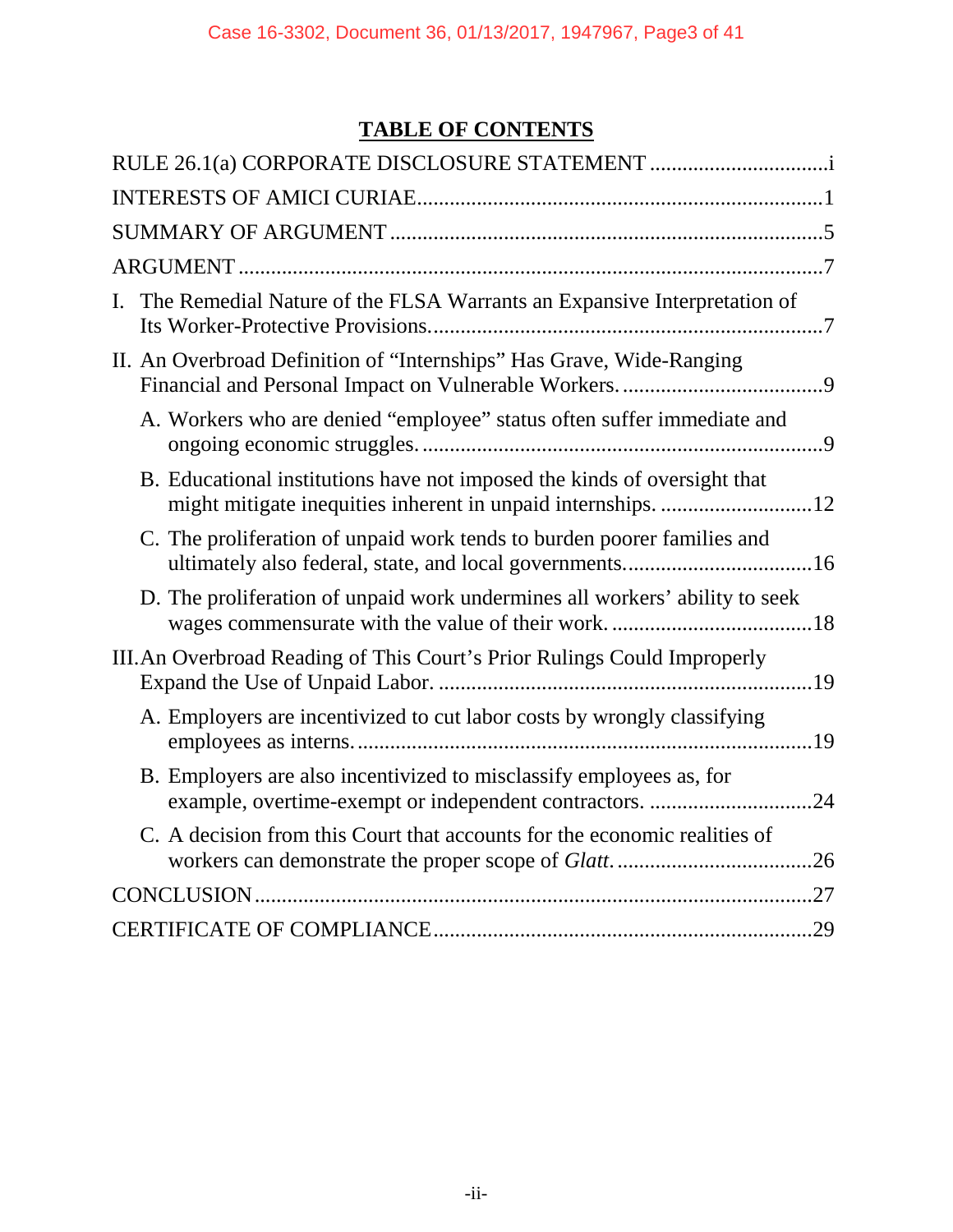## **TABLE OF AUTHORITIES**

817 F.3d 415 (2d Cir. 2016).................................................................................27

iii

**Cases** *Anderson v. Liberty Lobby, Inc.*, 477 U.S. 242 (1986) .............................................................................................27 *Anderson v. Mt. Clemens Pottery Co.*, 328 U.S. 680 (1946) ...............................................................................................7 *Arnold v. Ben Kanowsky, Inc.*, 361 U.S. 388 (1960) ...............................................................................................9 *Bachayeva v. Americare Certified Special Servs., Inc.*, No. 12-CV-1466 RRM, 2013 WL 1171741 (E.D.N.Y. Mar. 20, 2013)................9 *Barfield v. N.Y.C. Health and Hosps. Corp.*, 537 F.3d 132 (2d Cir. 2008).............................................................................8, 26 *Barrentine v. Ark. Best Freight Sys., Inc.*, 450 U.S. 728 (1981) ...............................................................................................7 *Brooklyn Sav. Bank v. O'Neil*, 324 U.S. 697 (1945) .............................................................................................10 *Brown v. Nationscredit Commercial Corp.*, No. 3:99-CV-592-EBB, 2000 WL 887593 (D. Conn. June 26, 2000).................10 *Carrillo v. Schneider Logistics, Inc.*, 823 F. Supp. 2d 1040 (C.D. Cal. 2011), *aff'd*, 501 F. App'x 713 (9th Cir. 2012 Mem. Disp.)...........................................22 *Carter v. Dutchess Cmty. Coll.*, 735 F.2d 8 (2d Cir. 1984).......................................................................................8 *Falk v. Brennan*, 414 U.S. 190 (1973) ...............................................................................................8 *Glatt v. Fox Searchlight Pictures, Inc.*, 811 F.3d 528 (2d Cir. 2015)................................................................ 6, 16, 23, 26 *Graziadio v. Culinary Inst. of Am.*,

## **Page**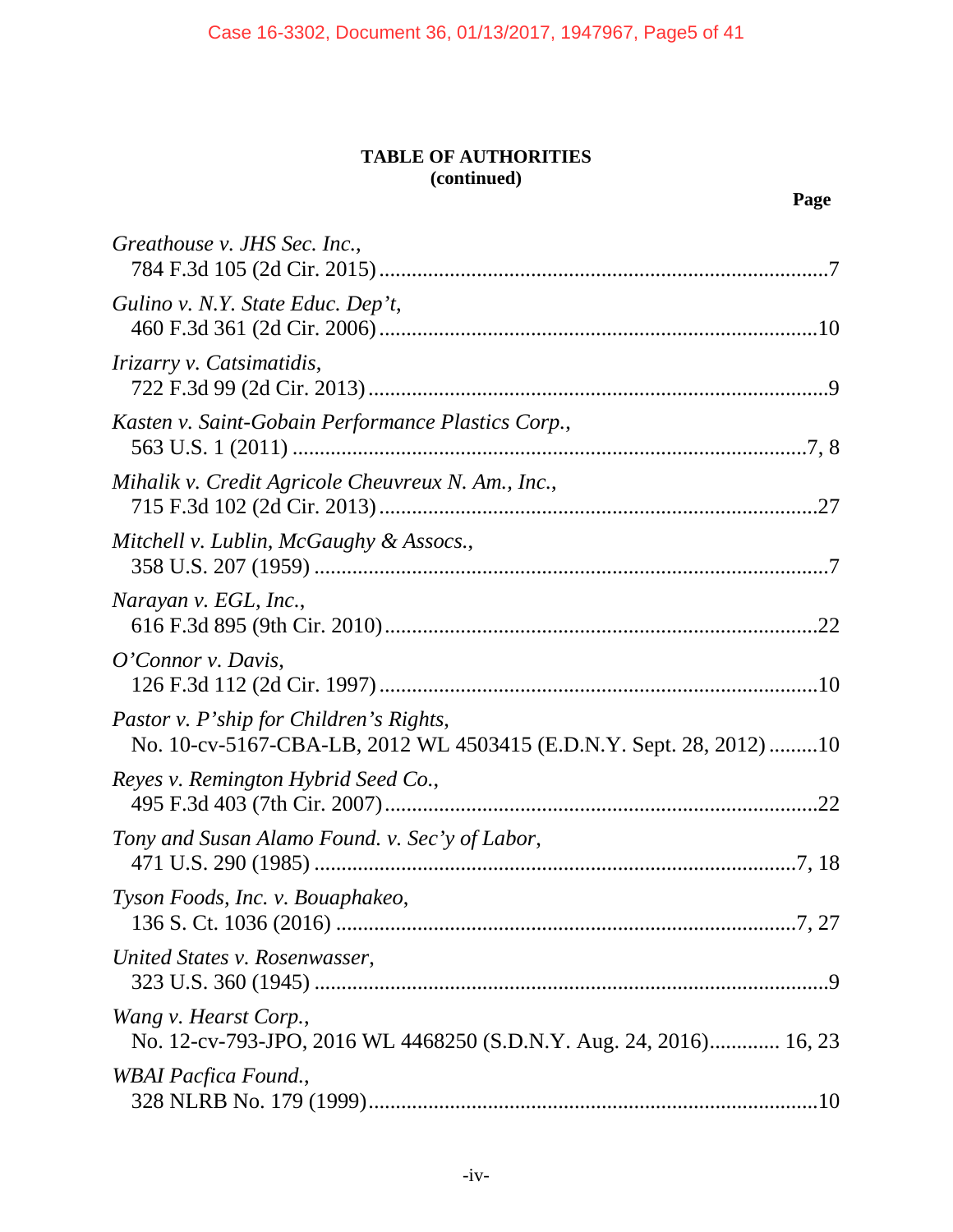| <b>Statutes</b>                                                                                                                                                                                                                                  |
|--------------------------------------------------------------------------------------------------------------------------------------------------------------------------------------------------------------------------------------------------|
|                                                                                                                                                                                                                                                  |
|                                                                                                                                                                                                                                                  |
| <b>Other Authorities</b>                                                                                                                                                                                                                         |
| 10 Colleges with the Most Interns,                                                                                                                                                                                                               |
| 2012 National Internship Salary Survey Results to be Released,<br>Intern Bridge, Feb. 07, 2013, available at<br>http://www.prweb.com/releases/internbridge/02/prweb10400332.htm21                                                                |
| Advising FAQs, Columbia College/Columbia Engineering: Berick Center for<br>Student Advising, https://www.cc-seas.columbia.edu/csa/faqs15                                                                                                         |
| Canak, William et al., Misclassified Construction Employees in Tennessee (Jan. 5,<br>2010), available at<br>https://www.carpenters.org/Libraries/AApril_Merlo/TN_payroll_fraud_study_1-                                                          |
| Carey, Kevin, Giving Credit, but Is It Due?,<br>N.Y. Times, Jan. 30, 2013, available at<br>http://www.nytimes.com/2013/02/03/education/edlife/internships-for-credit-                                                                            |
| Carré, Francois et al., The Social and Economic Cost of Employee<br>Misclassification in Construction (Labor and Worklife Program,<br>Harvard Law School and Harvard School of Public Health, Dec. 2004) 25                                      |
| Casey, Laura, Midcareer Job Seekers Turn to Internships, Volunteer Positions,<br>Chi. Trib., Oct. 24, 2011, available at http://articles.chicagotribune.com/2011-<br>10-24/business/ct-biz-1024-midcareer-interns-20111024_1_internships-career- |
| Christian Zhang, CSA announces changes to course withdrawal, internship<br><i>policies,</i><br>Columbia Spectator, Feb. 21, 2014, available at<br>http://columbiaspectator.com/2014/02/21/csa-announces-changes-course-                          |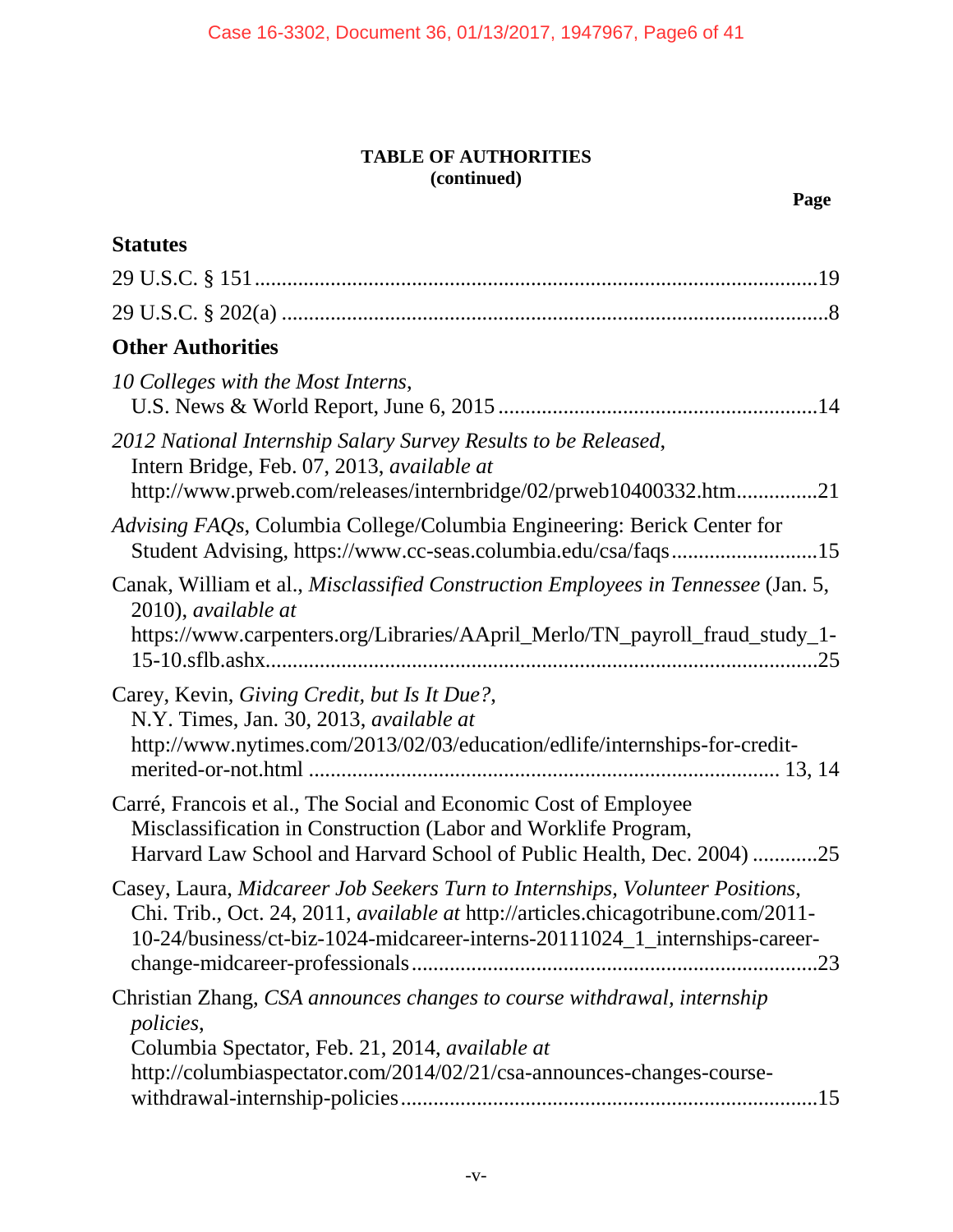| Douglas-Gabriel, Douglas, Should colleges charge for academic credit earned<br>from unpaid internships?,<br>Wash. Post, May 16, 2016, available at<br>https://www.washingtonpost.com/local/education/should-colleges-charge-for-<br>academic-credit-earned-from-unpaid-internships/2016/05/13/523f9592-12f1- |
|--------------------------------------------------------------------------------------------------------------------------------------------------------------------------------------------------------------------------------------------------------------------------------------------------------------|
| Edwards, Kathryn Ann et al., Not-So-Equal Protection—Reforming the Regulation<br>of Student Internships,<br>The Economic Policy Institute, Apr. 9, 2010, available at                                                                                                                                        |
| Eisenbrey, Ross, Hillary Clinton Speaks Out for Young Workers,<br>The Economic Policy Institute, March 7, 2014, available at                                                                                                                                                                                 |
| elaws-OSHA Recordkeeping Advisor,<br>U.S. D.O.L., http://webapps.dol.gov/elaws/osha/recordkeeping/05.aspx (some of                                                                                                                                                                                           |
| Elective Internship, George Washington Univ. Ctr. for Career Services,<br>https://careerservices.gwu.edu/internship-credit-recognition 14                                                                                                                                                                    |
| Fiscal Policy Institute, New York State Workers Compensation: How Big Is the<br>Shortfall? (Jan. 2007), available at<br>http://www.fiscalpolicy.org/publications2007/FPI_WorkersCompShortfall_With                                                                                                           |
| Fisher, Peter, et al., Nonstandard Jobs, Substandard Benefits<br>Iowa Policy Project (July 2005), available at<br>http://www.iowapolicyproject.org/2005docs/051201-nonstdjobs.pdf25                                                                                                                          |
| Fredericksen, Lauren, Falling Through the Cracks of Title VII: The Plight of the<br>Unpaid Intern,                                                                                                                                                                                                           |
| Frequently Asked Questions,<br>Dep't of Labor: Apprenticeship, http://www.dol.gov/apprenticeship/faqs.htm15                                                                                                                                                                                                  |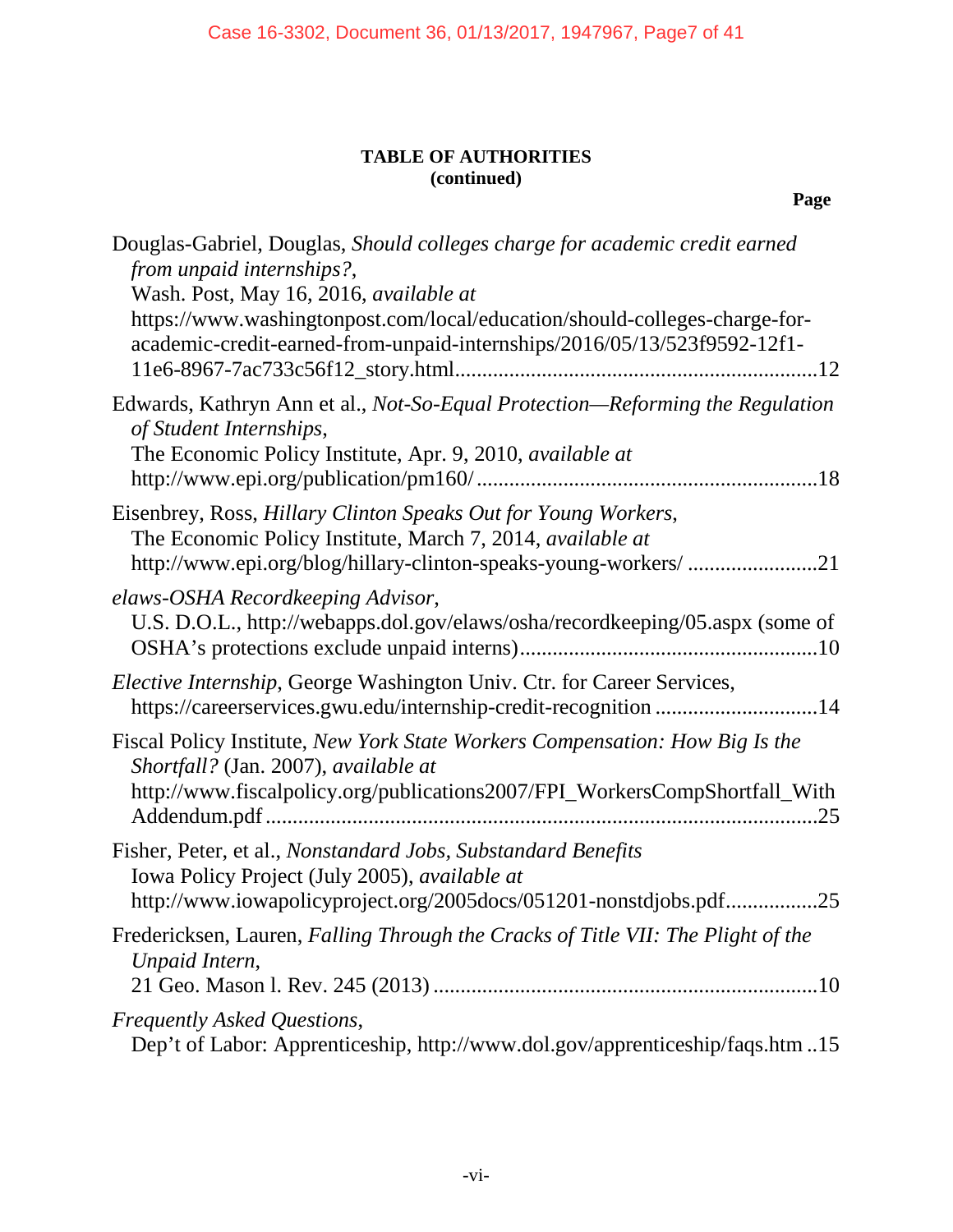| Gardner, Phil, Reaction on Campus to the Unpaid Internship Controversy (2012),<br>available at http://www.ceri.msu.edu/wp-content/uploads/2009/10/Reaction-on-<br>Campus-to-the-Unpaid-Internship-Controversy-Whitepaper.pdf13 |
|--------------------------------------------------------------------------------------------------------------------------------------------------------------------------------------------------------------------------------|
| Gilbertson, Dawn, Earning It: Glamorous Internships with a Catch: There's No<br>Pay,<br>N.Y. Times, Oct. 19, 1997, available at<br>http://www.nytimes.com/1997/10/19/business/earning-it-glamorous-internships-                |
| Greenhouse, Steven, The Unpaid Intern, Legal or Not,<br>N.Y. Times, Apr. 2, 2010, available at<br>http://www.nytimes.com/2010/04/03/business/03intern.html 18                                                                  |
| Gurchiek, Kathy, Older, Experienced Workers Applying for Internships,<br>Soc. for Human Resource Mgmt., Aug. 30, 2010, available at<br>http://www.shrm.org/publications/hrnews/pages/olderinterns.aspx22                       |
| Hickman, Blair, et al., The Price of an Internship,<br>ProPublica, Dec. 20, 2013, available at                                                                                                                                 |
| Independent U.S. Summer Internship Credit Option, UC-Berkeley Career Ctr.,<br>https://career.berkeley.edu/Internships/AcadCreditSummer 14                                                                                      |
| Intern Bridge, 2010 Internship Salary Report 12 (2010), available at<br>http://utsa.edu/careercenter/pdfs/2010%20salary%20report.pdf 21                                                                                        |
| Intern Bridge, The Debate Over Unpaid College Internships 13 (2010), available<br>at http://www.ceri.msu.edu/wp-content/uploads/2010/01/Intern-Bridge-Unpaid-                                                                  |
| Internship Co-Curricular Credit, Barnard College Career Development,                                                                                                                                                           |
| <i>Internship Credit, Columbia Univ. School of General Studies,</i><br>http://bulletin.columbia.edu/general-studies/undergraduates/additional-<br>academicopportunities/internship-credit                                      |
| <i>Internships</i> , New York Univ. College of Arts & Sciences,                                                                                                                                                                |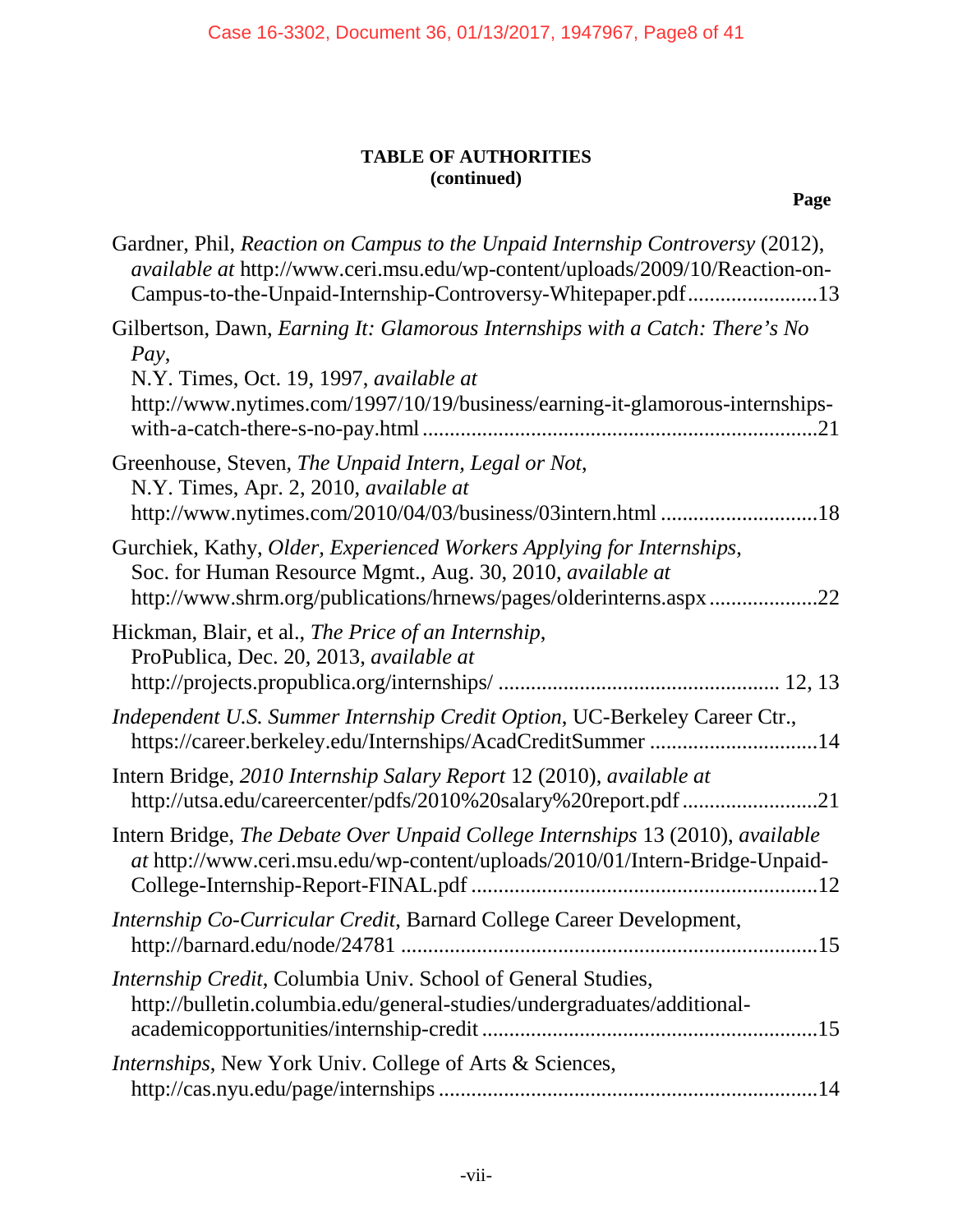| Justich, Robert et al., The Underground Labor Force is Rising to the Surface,<br>Bear Stearns Asset Management 3 (Jan. 3, 2005), available at                                                                                                                        |
|----------------------------------------------------------------------------------------------------------------------------------------------------------------------------------------------------------------------------------------------------------------------|
| Kelsay, Michael P., et al., the Economic Costs of Employee Misclassification in<br>the State of Indiana (Dept. of Econ., Univ. of Mo.-Kan. City, 2010), available at<br>http://www.isbctc.org/Uploads/UploadedFiles/docs/Misclassification_in_Indiana                |
| Kelsay, Michael, et al., the Economic Costs of Employee Misclassification in the<br>State of Illinois (Dept. of Econ., Univ. of Mo. Kan. City, Dec. 2006), available<br><i>at</i><br>http://www.faircontracting.org/PDFs/prevailing_wages/Illinois_Misclassification |
| Maura Kelly, The 50-Year-Old Intern: Boomers Go Back to the Bottom,<br>Fiscal Times, Mar. 29, 2012, available at<br>http://www.thefiscaltimes.com/Articles/2012/03/29/The-50-Year-Old-Intern-<br>22                                                                  |
| NACE Research, Unpaid Internships: A Survey of the NACE Membership,<br><i>available at</i><br>http://liberalarts.utexas.edu/lacs/_files/pdf/Employers/Unpaid%20Internships-<br>%20A%20Survey%20of%20the%20NACE%20Membership.pdf13                                    |
| National Association of Colleges and Employers,<br>Class of 2014 Student Survey, available at<br>http://career.sa.ucsb.edu/files/docs/handouts/2014-student-survey.pdf11                                                                                             |
| NBC Universal's New Paid-Intern Policy Yields More Diversity,<br>MadameNoire, Aug. 27, 2013, available at<br>http://madamenoire.com/295556/nbcuniversals-new-paid-internpolicy-yields-                                                                               |
| New England Association of Schools and Colleges, Standards for Accreditation<br>$(2016)$ , available at<br>https://cihe.neasc.org/downloads/Standards/Standards_for_Accreditation.pdf13                                                                              |
| Perlin, Ross, Intern Nation: How to Earn Nothing and Learn Little in the Brave                                                                                                                                                                                       |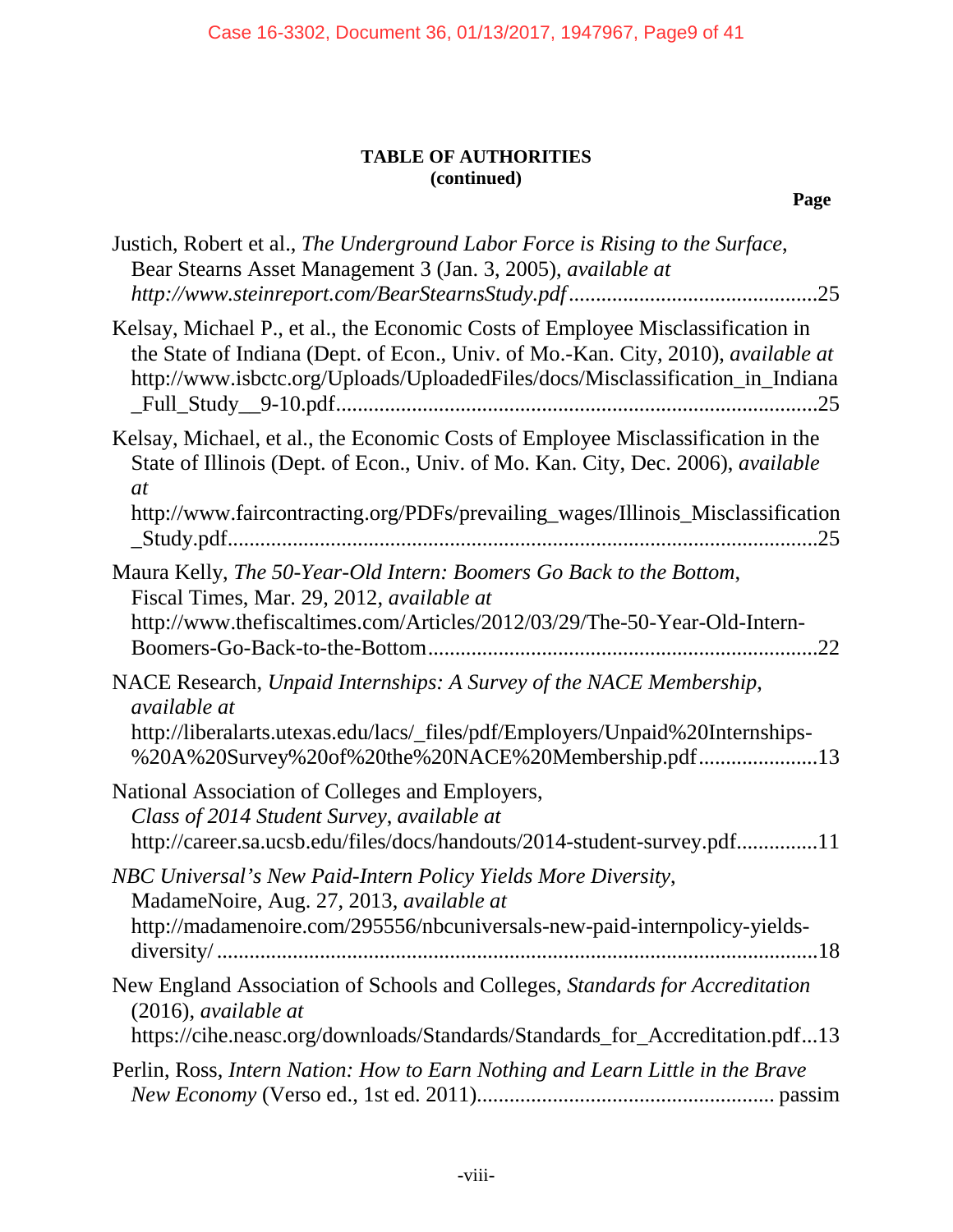| Questioning the Ethics of Unpaid Internships,<br>National Public Radio (July 13, 2010),<br>http://www.npr.org/templates/story/story.php?storyId=12849088618                                                                                                               |
|---------------------------------------------------------------------------------------------------------------------------------------------------------------------------------------------------------------------------------------------------------------------------|
| Rich-Kern, Sheryl, N.H. to the Unemployed: Try an Unpaid Internship, National<br>Public Radio, available at http://www.npr.org/2012/05/01/150906124/n-h-to-                                                                                                               |
| Rubinstein, Mitchell, Employees, Employers, and Quasi-Employers: An Analysis<br>of Employees and Employers Who Operate in the Borderland Between an<br>Employer-and-Employee Relationship,                                                                                |
| Schonfeld, Zach, In Another Blow to Free Labor, Columbia University Halts<br>Academic Credit for Internships,<br>Newsweek, Feb. 28, 2014, available at http://www.newsweek.com/another-<br>blow-free-labor-columbia-university-halts-academic-credit-internship-230554 15 |
| Shierholz, Heidi, Six Years from Its Beginning, the Great Recession's Shadow<br>Looms over the Labor Market,<br>The Economic Policy Institute, Jan. 9, 2014, available at<br>http://www.epi.org/publication/years-beginning-great-recessions-shadow/ 17, 18               |
| State of N.J., Comm'n of Investigation, Contract Labor: The Making of an<br>.25                                                                                                                                                                                           |
| Sung, Connie, Are Unpaid Internships Exploitative?,<br>L.A. Times, Dec. 30, 2000, available at                                                                                                                                                                            |
| Suzanne Lucas, A Strong Case for Why You Should Pay Your Interns,<br>Inc., Apr. 22, 2014, available at http://www.inc.com/suzanne-lucas/a-strong-                                                                                                                         |
| U.S. Gov't Accountability Office, GAO-09-717,<br>Employee Misclassification: Improved Coordination, Outreach, and Targeting                                                                                                                                               |
| U.S. Gov't Accountability Office, GAO-15-168R,<br>Contingent Workforce: Size, Characteristics, Earnings, and Benefits (2015) 24                                                                                                                                           |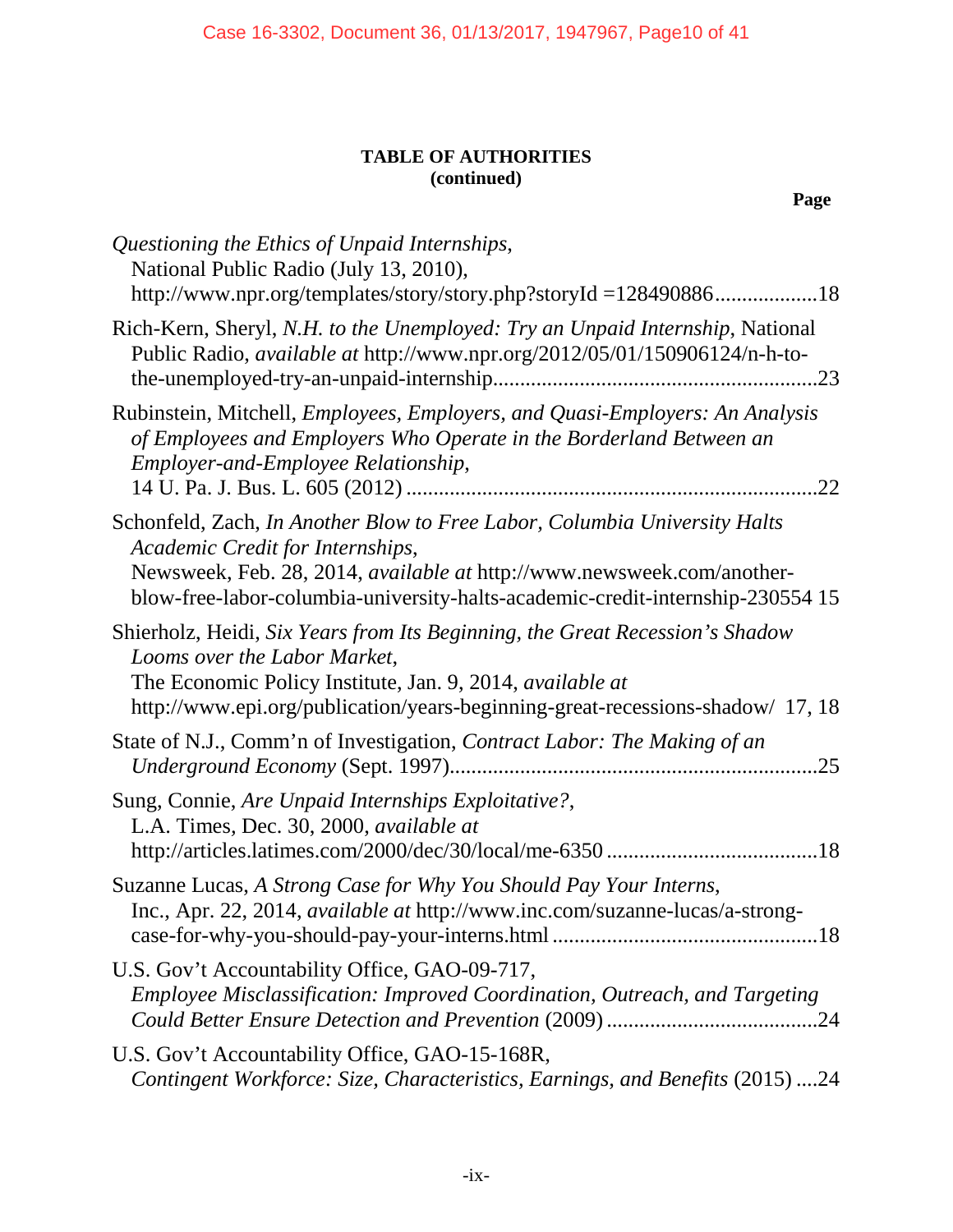**Page**

| U.S. Gov't Accountability Office, HEHS-00-76,<br>Contingent Workers: Incomes and Benefits Lag Behind Those of Rest of<br>Workforce (2000), available at http://www.gao.gov/assets/240/230443.pdf 24 |              |
|-----------------------------------------------------------------------------------------------------------------------------------------------------------------------------------------------------|--------------|
| Yamada, David C., "Mass Exploitation Hidden in Plain Sight": Unpaid<br>Internships and the Culture of Uncompensated Work,                                                                           | $22^{\circ}$ |
| Yamada, David C., The Employment Law Rights of Student Interns,                                                                                                                                     |              |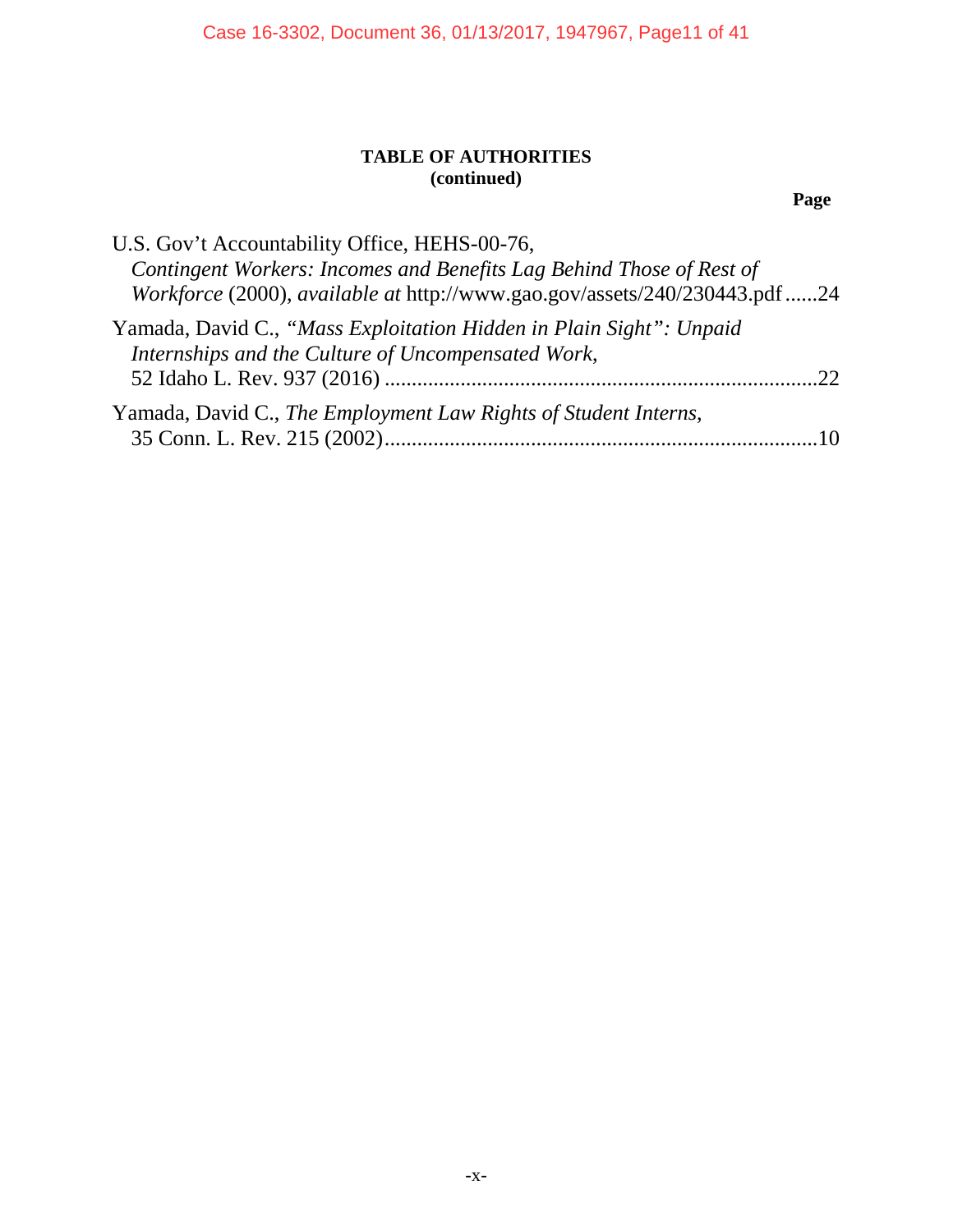## **INTERESTS OF AMICI CURIAE**

<span id="page-11-0"></span>Amici curiae<sup>[1](#page-11-1)</sup> are labor unions, non-profit organizations, law professors, and a writer. Amici labor unions are dedicated to ensuring that all people who work receive the rewards they deserve for their work—decent paychecks and benefits, safe jobs, respect and fair treatment. As part of this mission, amici labor unions regularly advocate that the Fair Labor Standards Act, 29 U.S.C. § 201 *et seq.*  ("FLSA" or "the Act"), is interpreted and enforced consistent with its broad remedial nature. The non-profit organization amici are likewise dedicated to education, research, and advocacy issues involving worker rights, working families, and/or economic justice issues. Finally, amici law professors and writer teach and/or research employment law and related issues.

The American Federation of State, County and Municipal Employees ("AFSCME") is a union of 1.6 million members in the United States and Puerto Rico, both in the public and private sectors, who share a commitment to service. AFSCME advocates for prosperity and opportunity for all working families.

The Communications Workers of America, AFL-CIO ("CWA"), is an international labor union representing more than 700,000 workers in the

<span id="page-11-1"></span> $<sup>1</sup>$  All parties consented to the participation of the amici curiae listed here and to the</sup> filing of this brief. *See* Fed. R. App. P. 29(a)(2). No party's counsel authored this brief, in whole or in part, nor did the parties or their counsel contribute money intended to fund the preparation or submission of the brief. No person other than amici curiae, their members, or their counsel contributed money that was intended to fund the preparation or submission of the brief. *See* Fed. R. App. P. 29(a)(4)(E).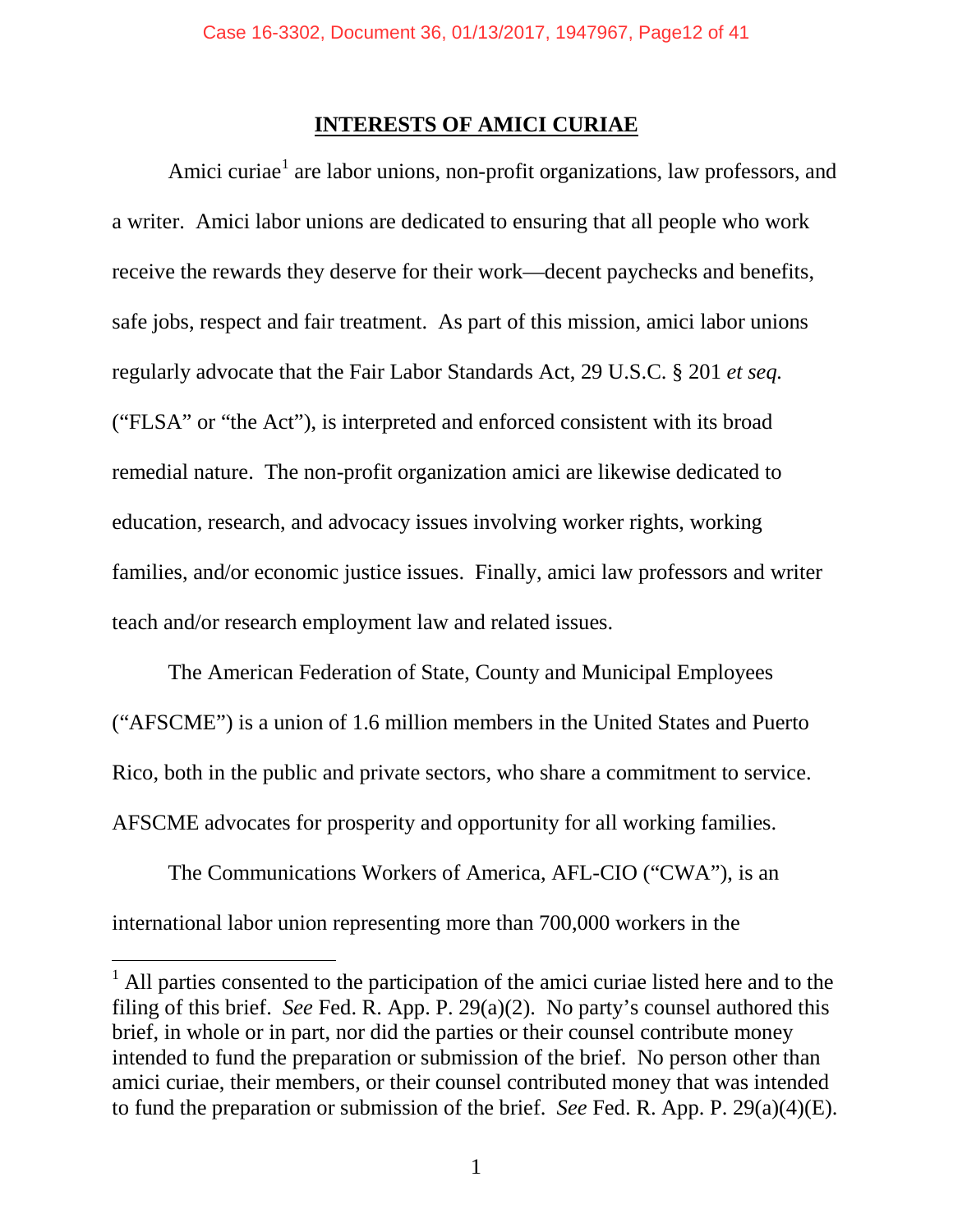#### Case 16-3302, Document 36, 01/13/2017, 1947967, Page13 of 41

telecommunications, media, manufacturing, airlines, and health care industries and in a wide variety of public sector positions in the United States, Canada, and Puerto Rico. CWA is actively involved in representing, organizing, educating, and mobilizing workers throughout the United States and abroad on issues of public concern, including workplace rights and other civil and human rights issues.

The Economic Policy Institute ("EPI") is a non-partisan think tank founded in 1987 to ensure that the interests of working families were considered in economic policy. EPI researches economic conditions and advocates for effective labor standards that provide a solid floor for the labor market. Unpaid labor, especially when it is for the benefit of a for-profit business, undermines the ability of all workers to earn a decent living.

The Intern Worker Alliance ("IWA") is a network challenging unpaid internships through workplace organizing. The network includes current and former interns, labor organizers, cultural producers, and other allies. IWA has won dramatic pay raises for interns at employers including The Nation and Democracy Now. IWA supports broad employment definitions to afford interns rights and protections.

The National Employment Lawyers Association ("NELA") is the largest professional membership organization in the country comprising lawyers who represent workers in labor, employment and civil rights disputes. Founded in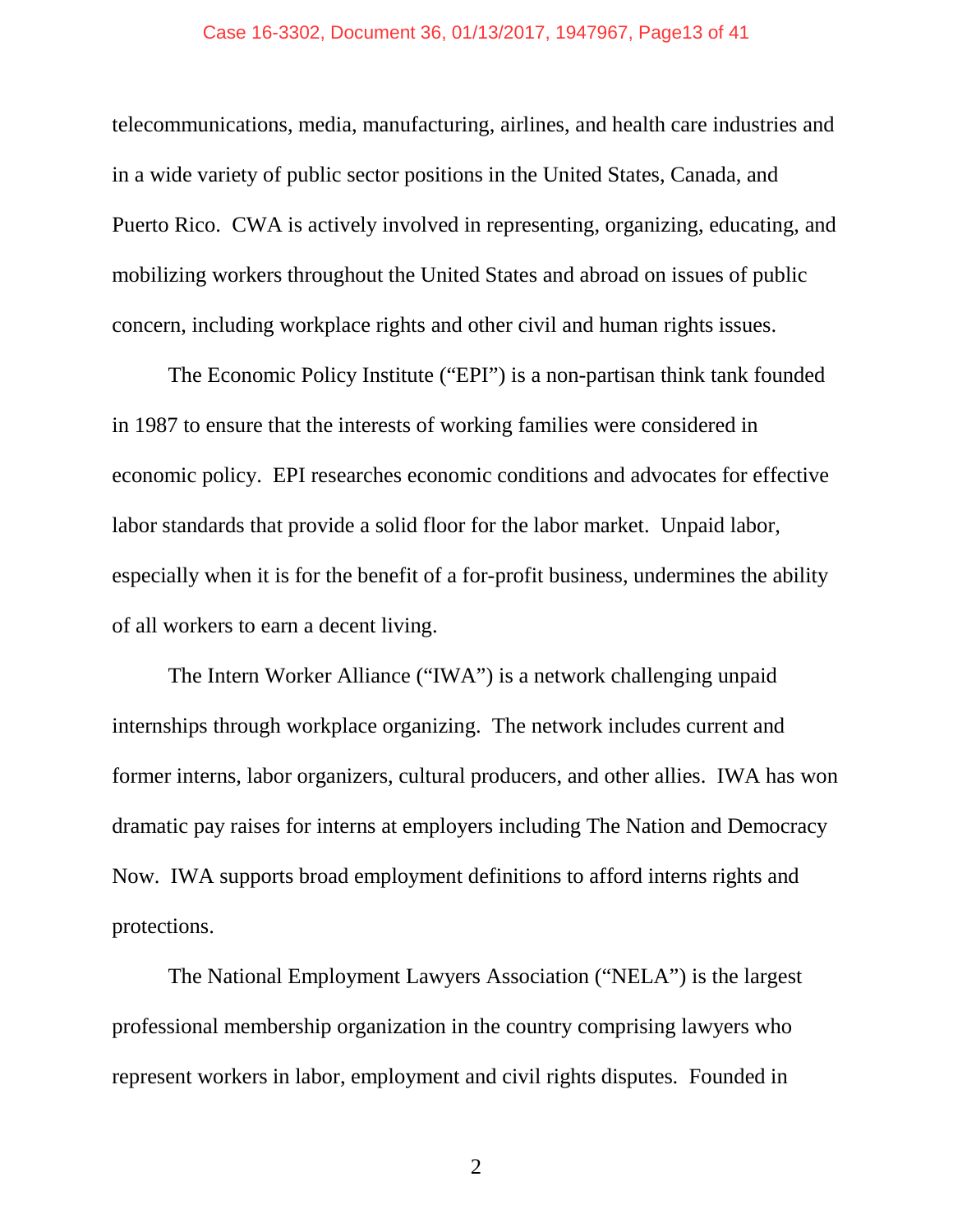#### Case 16-3302, Document 36, 01/13/2017, 1947967, Page14 of 41

1985, NELA advances employee rights and serves lawyers who advocate for equality and justice in the American workplace. NELA and its 69 circuit, state, and local affiliates have a membership of over 4,000 attorneys who are committed to working on behalf of those who have been illegally treated in the workplace. NELA's members litigate daily in every circuit, affording NELA a unique perspective on how the principles announced by the courts in employment cases actually play out on the ground. NELA strives to protect the rights of its members' clients, and regularly supports precedent-setting litigation affecting the rights of individuals in the workplace.

The National Employment Law Project ("NELP") is a non-profit organization with over 45 years of experience advocating for low-wage and unemployed workers. In NELP's experience studying and applying the Fair Labor Standards Act, any employment arrangement using unpaid labor should be carefully scrutinized under the statute's expansive definition of the term "employee."

The Service Employees International Union ("SEIU") is an international labor union representing more than 2.2 million men and women in healthcare, property services, and public service employment in the United States, Canada and Puerto Rico. SEIU advocates for workers on a diverse range of matters of concern in the workplace.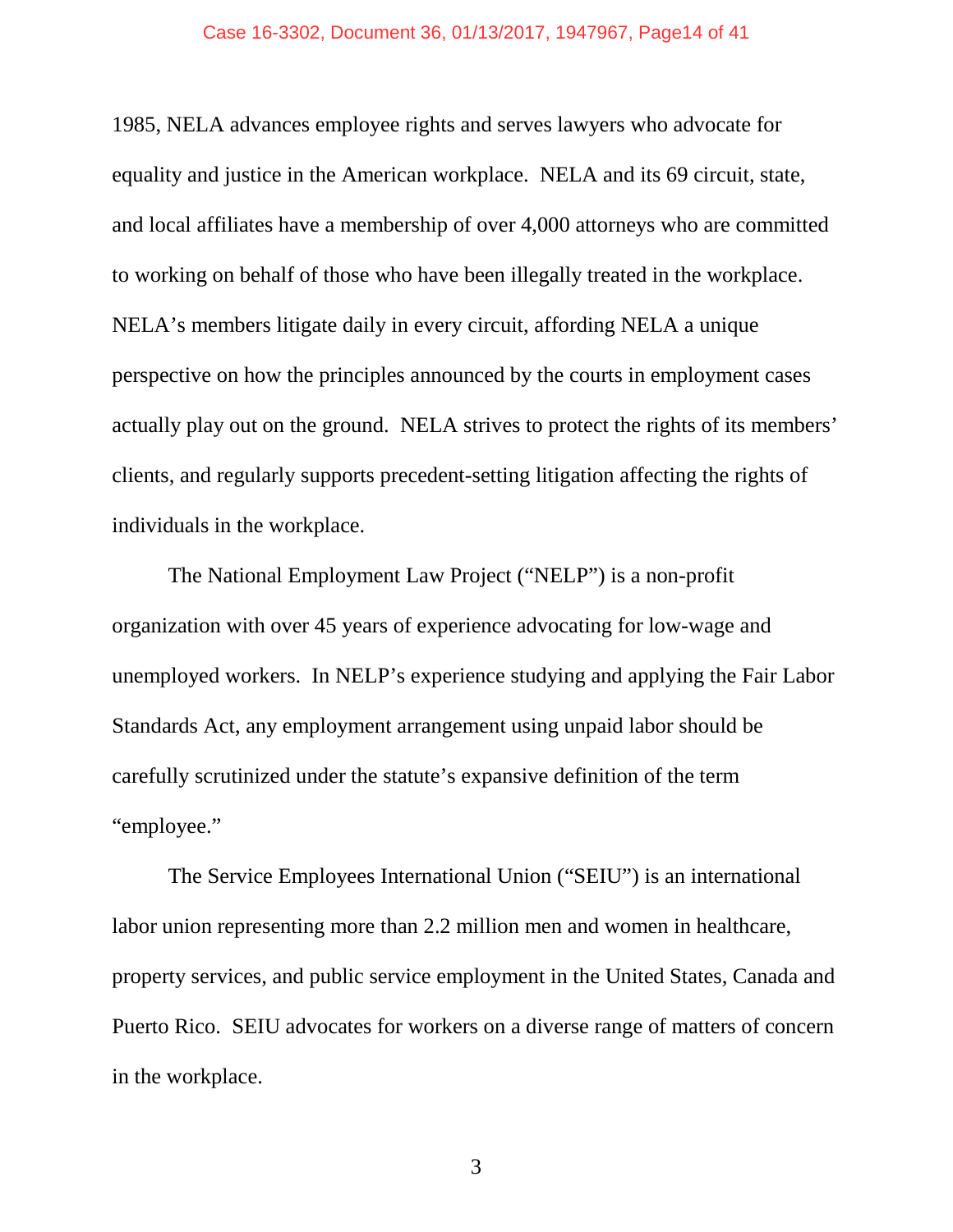The United Food and Commercial Workers International Union ("UFCW") is a labor organization of 1.3 million members representing workers across the United States in industries including poultry, meat packing and other food processing, retail food and non-food retail, hospitals, nursing homes, other healthcare, and the chemical industry. UFCW organizes and represents workers and fights to broaden civil, labor, and human rights for all workers in the U.S.

The Writers Guild of America, East, AFL-CIO, ("WGAE") is a labor union founded in 1912 and based in New York City, representing thousands of writers in motion pictures, television, digital media, and broadcast news. The WGAE seeks to promote, protect, and maintain important artistic and professional principles for its members. The WGAE has a long history of confronting unfair practices that occur in the entertainment industry to protect the rights of its members, including unpaid work. A decision against the workers in this case would adversely impact the WGAE's members seeking to make a living in the communications industries.

Scott Moss is a Professor at the University of Colorado Law School and Chair of the Admissions and Career Services Committee. Moss has helped numerous students find work, including with employers offering not only paid internships, but also unpaid internships his school will not sponsor, which has driven some employers to competing schools sponsoring unpaid internships. Moss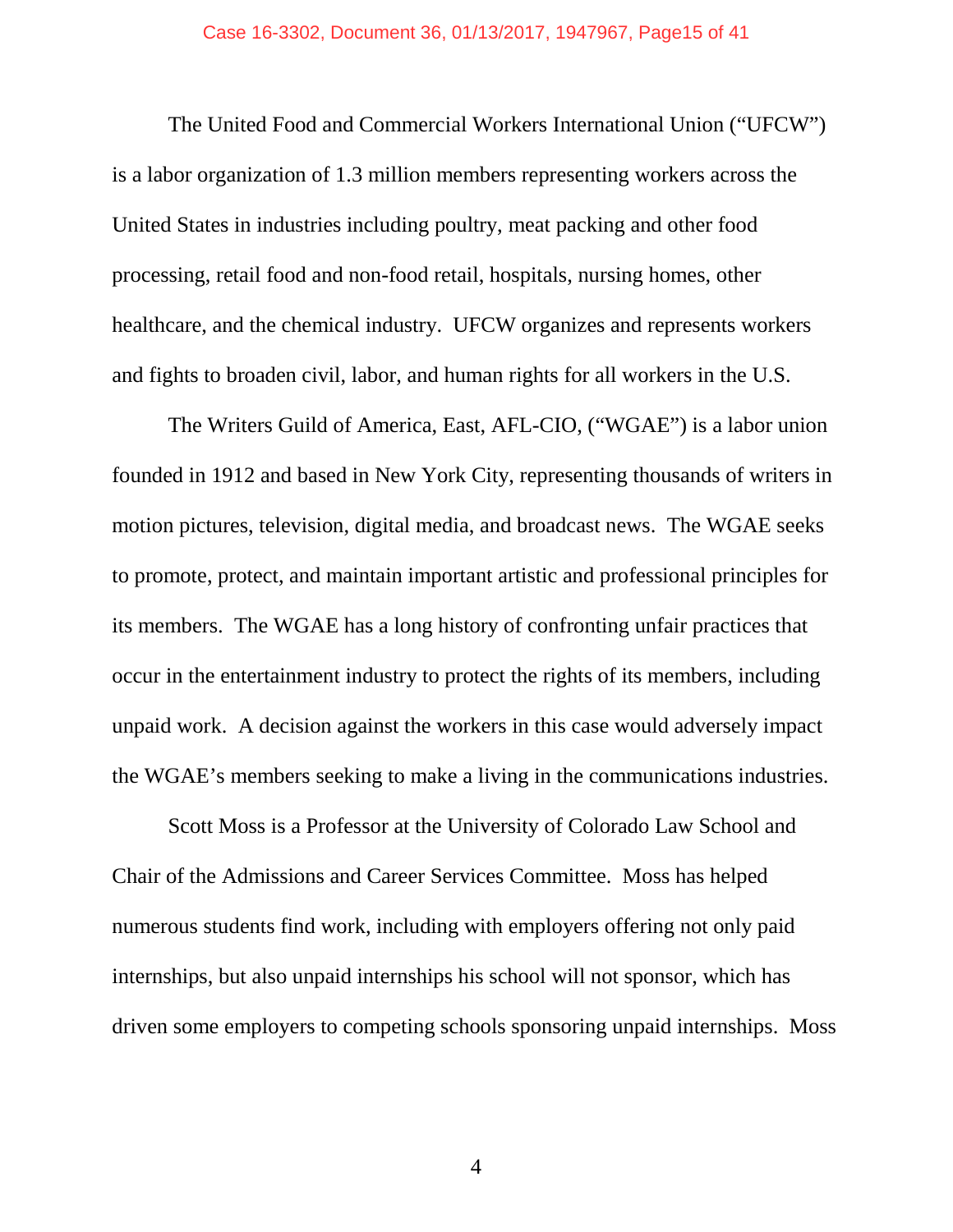also has hired and employed numerous students and graduates, previously as a New York law firm's hiring attorney, and now for his own pro bono litigation.

Ross Perlin is an independent writer and expert on the issue of internships and unpaid labor. Mr. Perlin worked as an unpaid intern and spent three years researching his book *Intern Nation: How To Earn Nothing and Learn Little In the Brave New Economy*, published in 2011. Mr. Perlin speaks and writes regularly on internships for *The New York Times*, *The Washington Post*, *Time*, and others.

David C. Yamada is a Professor of Law and Director of the New Workplace Institute at the Suffolk University School of Law in Boston, Massachusetts. Professor Yamada shares with other parties to this brief a deep concern about the legalities of unpaid internships and the lack of legal protections for those designated as interns by employers. As the author of two law review articles on unpaid internships, Professor Yamada has become closely familiar with the employment law implications of the intern economy. In addition, Professor Yamada has served as a pro bono subject matter expert for reporters writing news articles and investigative studies on unpaid internships.

## **SUMMARY OF ARGUMENT**

<span id="page-15-0"></span>In the decision now on appeal, the district court granted summary judgment to the defendant employer, the Hearst Corporation ("Hearst"), by concluding that no reasonable jury could find that the plaintiffs are employees doing work meriting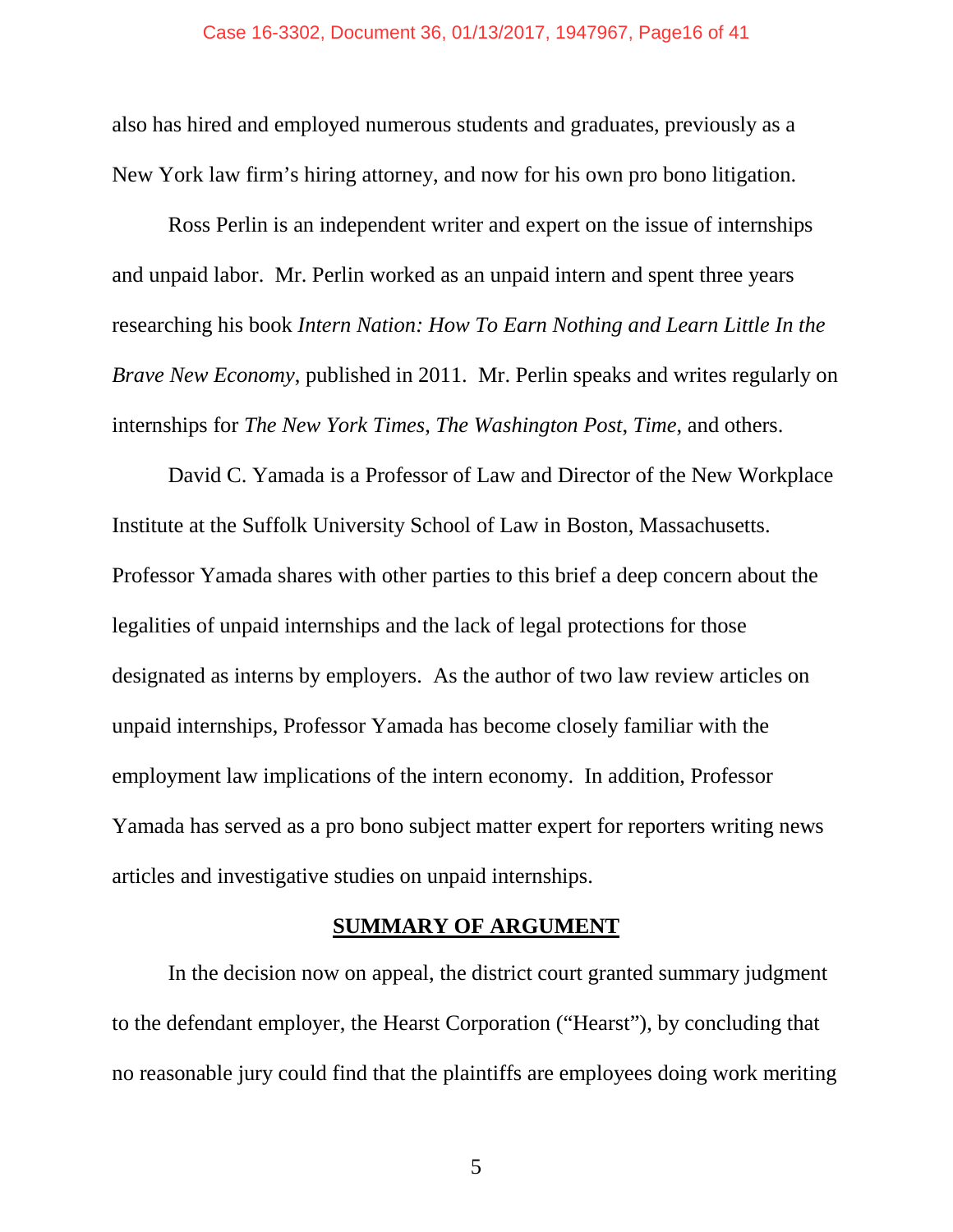#### Case 16-3302, Document 36, 01/13/2017, 1947967, Page17 of 41

payment of minimum wages under the Fair Labor Standards Act and as interpreted by this Court in *Glatt v. Fox Searchlight Pictures, Inc.*, 811 F.3d 528 (2d Cir. 2015).

This case presents the second time within the last few years that this Court has occasion to consider the specific and important issues of unpaid labor presented by internships, and to expand on the meaning and proper application of *Glatt*. Amici respectfully submit that, if anything, the concerns of the dangers of alternative working arrangements (including rampant use of unpaid interns) have further crystallized even in the short period since *Glatt* was decided. Against that backdrop, this case presents the opportunity to clarify to district courts that *Glatt* did not upset the well-settled law that the FLSA must be interpreted liberally and that its exceptions and exemptions should be applied narrowly, *see* Part I *infra*. To the contrary, given how fact-intensive the inquiry into economic realities necessarily is, and especially due to the governing "totality of the circumstances" test that rests on a factual comparison of differential benefits (benefits to the intern/employee, benefits to the employer), it is especially important to send disputed issues of fact to the jury, which the District Court did not do here. *See*  Parts II and III *infra*.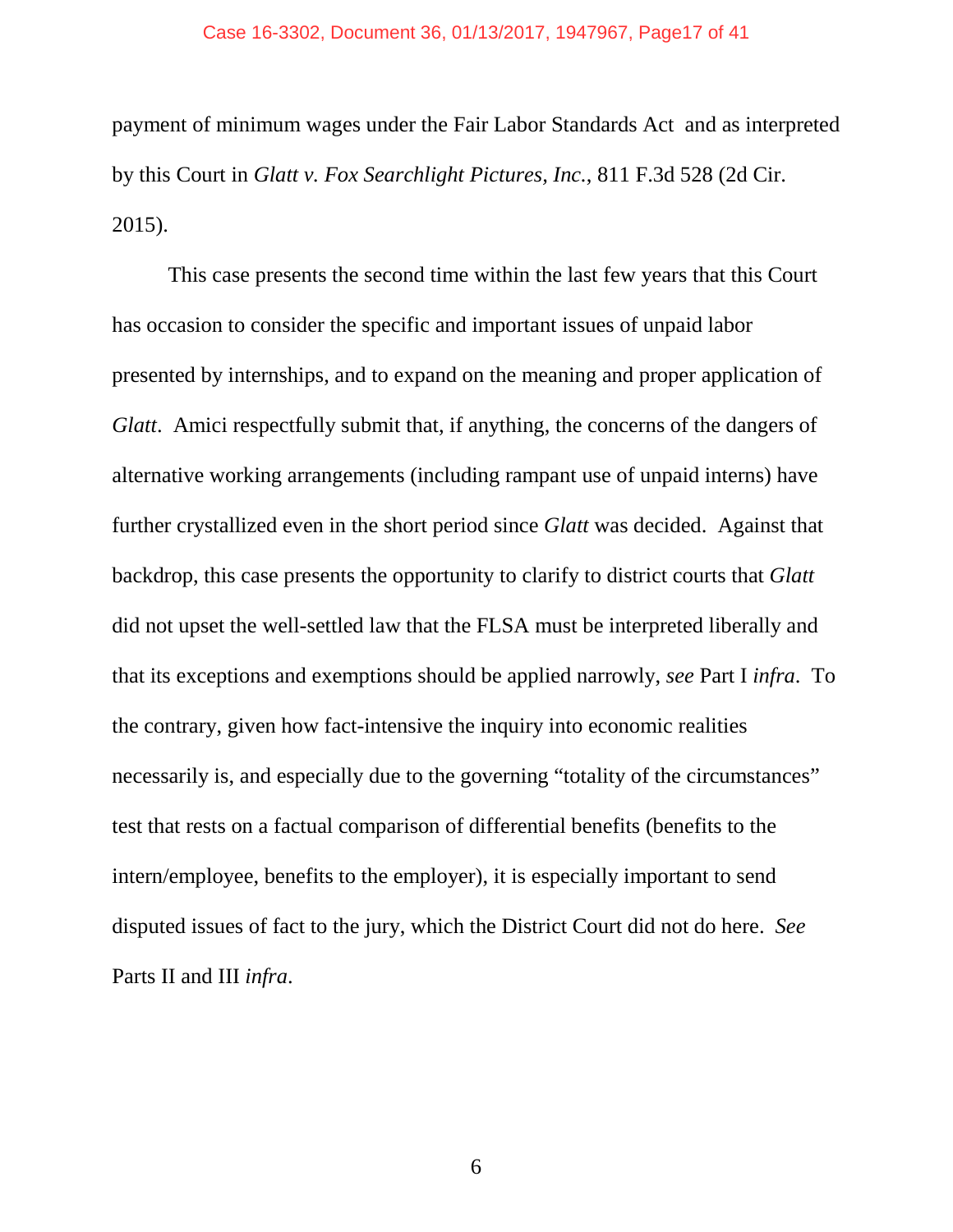#### **ARGUMENT**

## <span id="page-17-1"></span><span id="page-17-0"></span>**I. The Remedial Nature of the FLSA Warrants an Expansive Interpretation of Its Worker-Protective Provisions.**

As this Court has "repeatedly affirmed" in various contexts for the better part of a century, "'the remedial nature of the FLSA warrants an expansive interpretation of its provisions so that they will have the widest possible impact in the national economy.'" *Greathouse v. JHS Sec. Inc.*, 784 F.3d 105, 113-14 (2d Cir. 2015).

The Supreme Court has likewise long emphasized that courts must give the worker-protective provisions of the FLSA "broad" readings rather than "'narrow, grudging'" ones. *Kasten v. Saint-Gobain Performance Plastics Corp.*, 563 U.S. 1, 11-13 (2011); *see also Tyson Foods, Inc. v. Bouaphakeo*, 136 S. Ct. 1036, 1047 (2016) (noting the "'remedial nature of [the FLSA] and the great public policy which it embodies," and the consequent imperative to reduce burdens on employees seeking to vindicate their rights (quoting *Anderson v. Mt. Clemens Pottery Co.*, 328 U.S. 680, 687 (1946))); *Tony and Susan Alamo Found. v. Sec'y of Labor*, 471 U.S. 290, 296 (1985) (Courts have "consistently construed the [FLSA] 'liberally to apply to the furthest reaches consistent with congressional direction.'" (quoting *Mitchell v. Lublin, McGaughy & Assocs.*, 358 U.S. 207, 211 (1959))); *Barrentine v. Ark. Best Freight Sys., Inc.*, 450 U.S. 728, 739 (1981) (FLSA meant to protect workers "from the *evil* of overwork as well as underpay" (emphasis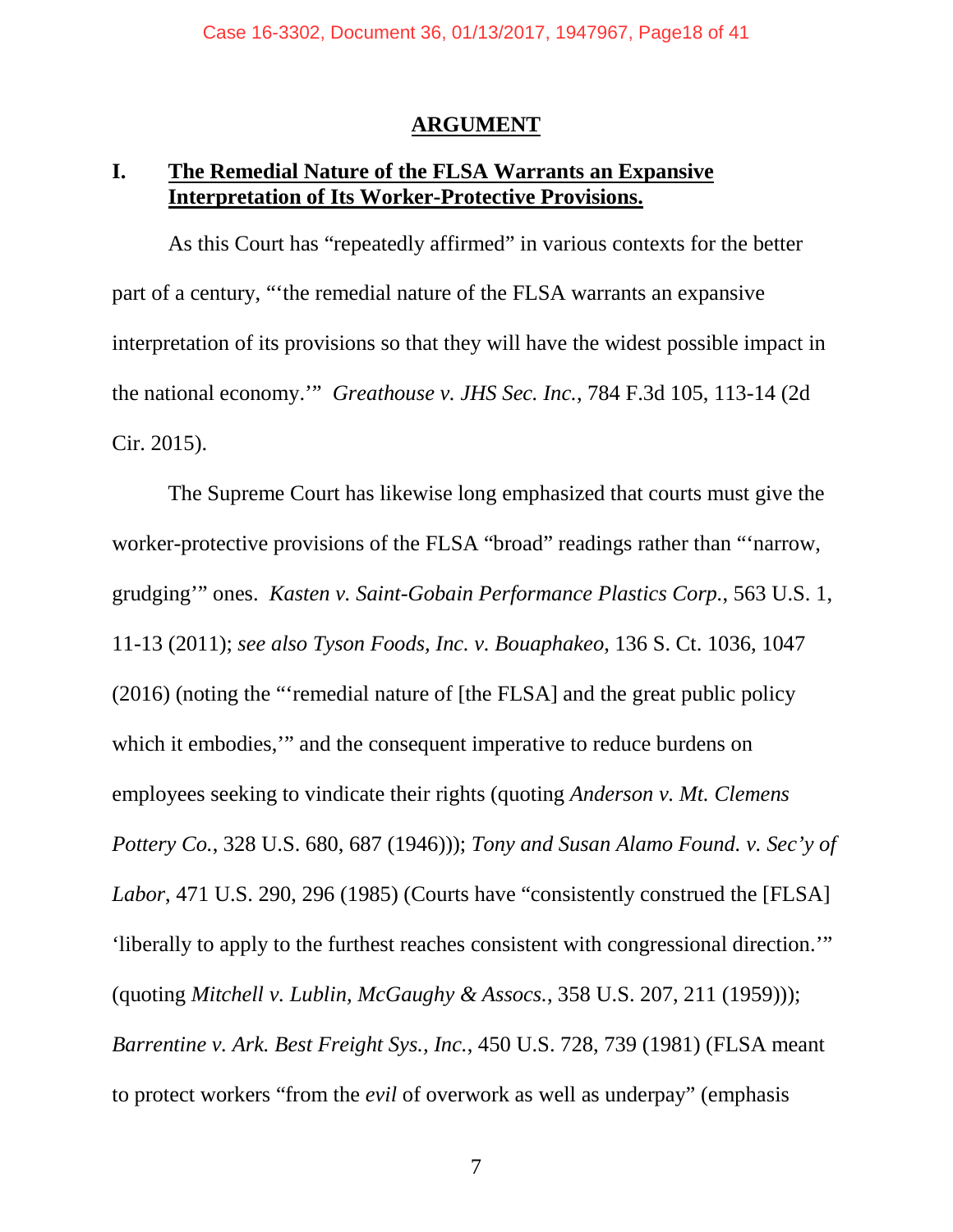#### Case 16-3302, Document 36, 01/13/2017, 1947967, Page19 of 41

added; internal quotation marks omitted)); *Falk v. Brennan*, 414 U.S. 190, 206 n.3 (1973) (in amending the FLSA, Congress endorsed a "'liberal interpretation'" of this "'remedial and humanitarian legislation'").

The FLSA's purposes boil down to the goal of eliminating "labor conditions detrimental to the maintenance of [a] minimum standard of living" for workers. 29 U.S.C. § 202(a). To achieve this purpose, the FLSA's measures include minimum wages, maximum hours, prohibitions on retaliation for enforcing FLSA rights, and mechanisms for both public and private enforcement of the statute's commands. These provisions improve workers' "bargaining strength vis-à-vis employers" and eliminate "unfair competition, not only among employers, but also among workers looking for jobs." *Carter v. Dutchess Cmty. Coll.*, 735 F.2d 8, 12-13 (2d Cir. 1984); *see also Kasten*, 563 U.S. at 11-12.

Underpinning these measures is a definition of "employee" that likewise demands the most liberal interpretation:

The Supreme Court has observed . . . that the "striking breadth" of the FLSA's definition of "employ" "stretches the meaning of 'employee' to cover some parties who might not qualify as such under a strict application of traditional agency law principles," in order to effectuate the remedial purposes of the act.

*Barfield v. N.Y.C. Health and Hosps. Corp.*, 537 F.3d 132, 141 (2d Cir. 2008) (citations omitted); *see also Irizarry v. Catsimatidis*, 722 F.3d 99, 103 (2d Cir.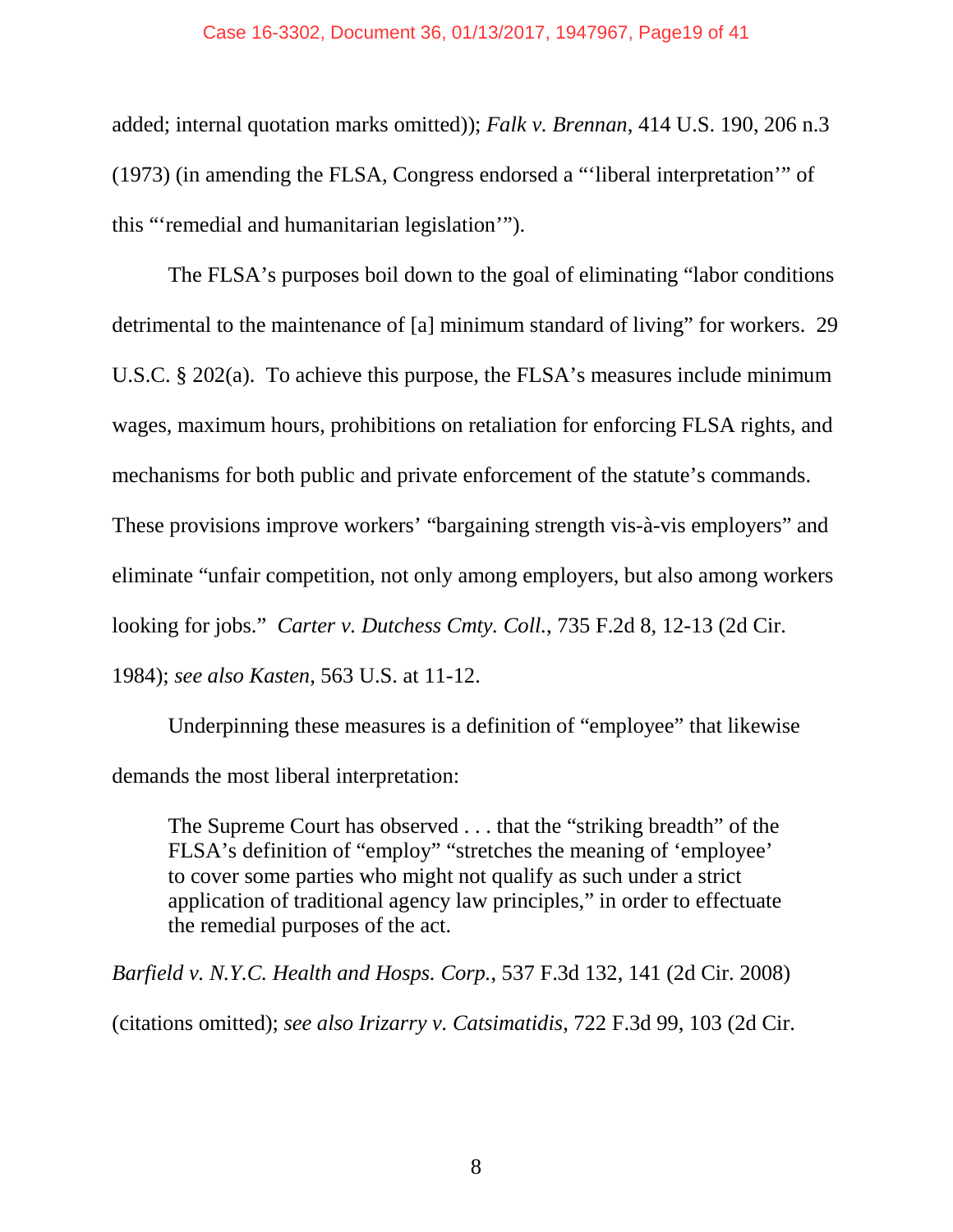2013); *United States v. Rosenwasser*, 323 U.S. 360, 362 (1945) ("A broader or more comprehensive coverage of employees . . . would be difficult to frame.").

By the same token, any exceptions that undercut the worker-protective purposes of the FLSA, including to the definition of "employee," are construed narrowly. *See, e.g.*, *Bachayeva v. Americare Certified Special Servs., Inc.*, No. 12- CV-1466 RRM, 2013 WL 1171741, at \*4 (E.D.N.Y. Mar. 20, 2013) ("Since the FLSA is a remedial statute, the exemptions are to be narrowly construed and the employer must show that the employee fits 'plainly and unmistakably within [the exception's] terms.'" (citing *Arnold v. Ben Kanowsky, Inc.*, 361 U.S. 388, 392  $(1960)$ ).

## <span id="page-19-0"></span>**II. An Overbroad Definition of "Internships" Has Grave, Wide-Ranging Financial and Personal Impact on Vulnerable Workers.**

This Court has held (and it is not here suggested otherwise) that unpaid internships can be and sometimes are legal. However, it is important to underscore the economic context in which unpaid internships exist and have proliferated. This context highlights certain flaws with the district court's application of this Court's test in *Glatt*, as discussed more below.

## <span id="page-19-1"></span>**A. Workers who are denied "employee" status often suffer immediate and ongoing economic struggles.**

When workers are classified as "unpaid interns," they lose out on the primary benefit of labor: pay (to say nothing of being unprotected under other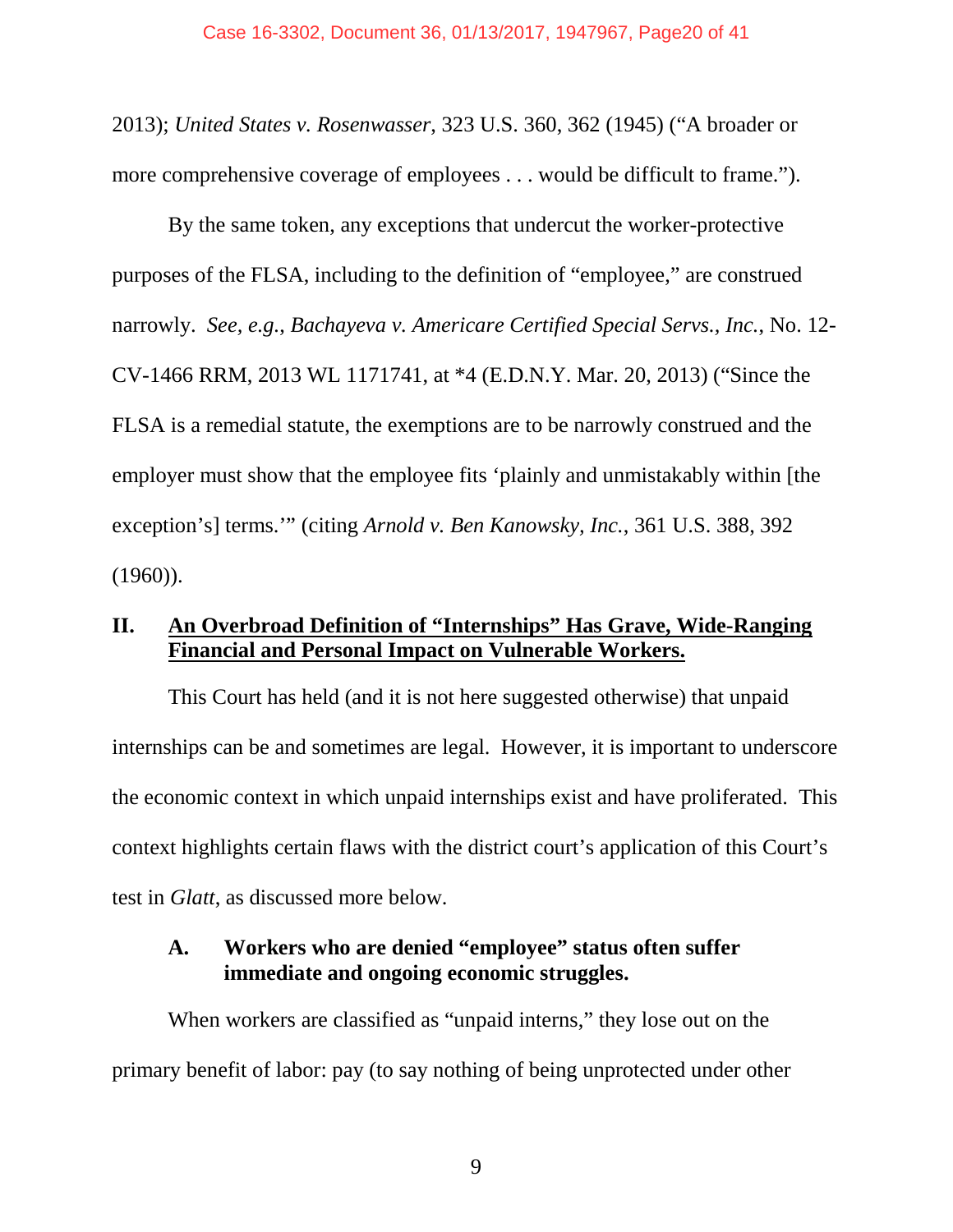employment laws, such as laws preventing discrimination and sexual harassment). $2$ But the protections of the FLSA are intended to set a baseline for the least powerful workers, forcing any employer who wishes to benefit from their labor to compensate them properly and treat them with certain human dignities. *See Brooklyn Sav. Bank v. O'Neil*, 324 U.S. 697, 707 n.18 (1945) (The "prime purpose of the [FLSA] was to aid the unprotected, unorganized and lowest paid of the nation's working population; that is, those employees who lacked sufficient bargaining power to secure for themselves a minimum subsistence wage." (summarizing legislative history)).

Moreover, unpaid interns have worse employment prospects than their paid counterparts. Whereas having a paid internship is highly correlated with receiving

<span id="page-20-0"></span><sup>2</sup> *See generally* David C. Yamada, *The Employment Law Rights of Student Interns*, 35 Conn. L. Rev. 215, 238-48 (discrimination law generally), 251-53 (workers' compensation), and 255-56 (National Labor Relations Act) (2002). Some courts have denied unpaid interns these rights, thereby insulating employers from these obligations. *See* Lauren Fredericksen, *Falling Through the Cracks of Title VII: The Plight of the Unpaid Intern*, 21 Geo. Mason L. Rev. 245, 248 (2013); *Gulino v. N.Y. State Educ. Dep't*, 460 F.3d 361, 372 (2d Cir. 2006) ("'Where no *financial benefit* is obtained by the purported employee from the employer, no plausible employment relationship of any sort can be said to exist'" for the purposes of Title VII (emphasis added; quoting *O'Connor v. Davis*, 126 F.3d 112, 115-16 (2d Cir. 1997))); *Pastor v. P'ship for Children's Rights*, No. 10-cv-5167-CBA-LB, 2012 WL 4503415, at \*3 (E.D.N.Y. Sept. 28, 2012) (applying *O'Connor*'s reasoning to ADA); *Brown v. Nationscredit Commercial Corp.*, No. 3:99-CV-592-EBB, 2000 WL 887593, at \*3-4 (D. Conn. June 26, 2000) (applying *O'Connor*'s reasoning to ADEA); *WBAI Pacfica Found.*, 328 NLRB No. 179 (1999) (NLRA provides no collective-bargaining rights to "unpaid staff"); *elaws-OSHA Recordkeeping Advisor*, U.S. D.O.L., http://webapps.dol.gov/elaws/osha/recordkeeping/05.aspx (some of OSHA's protections exclude unpaid interns).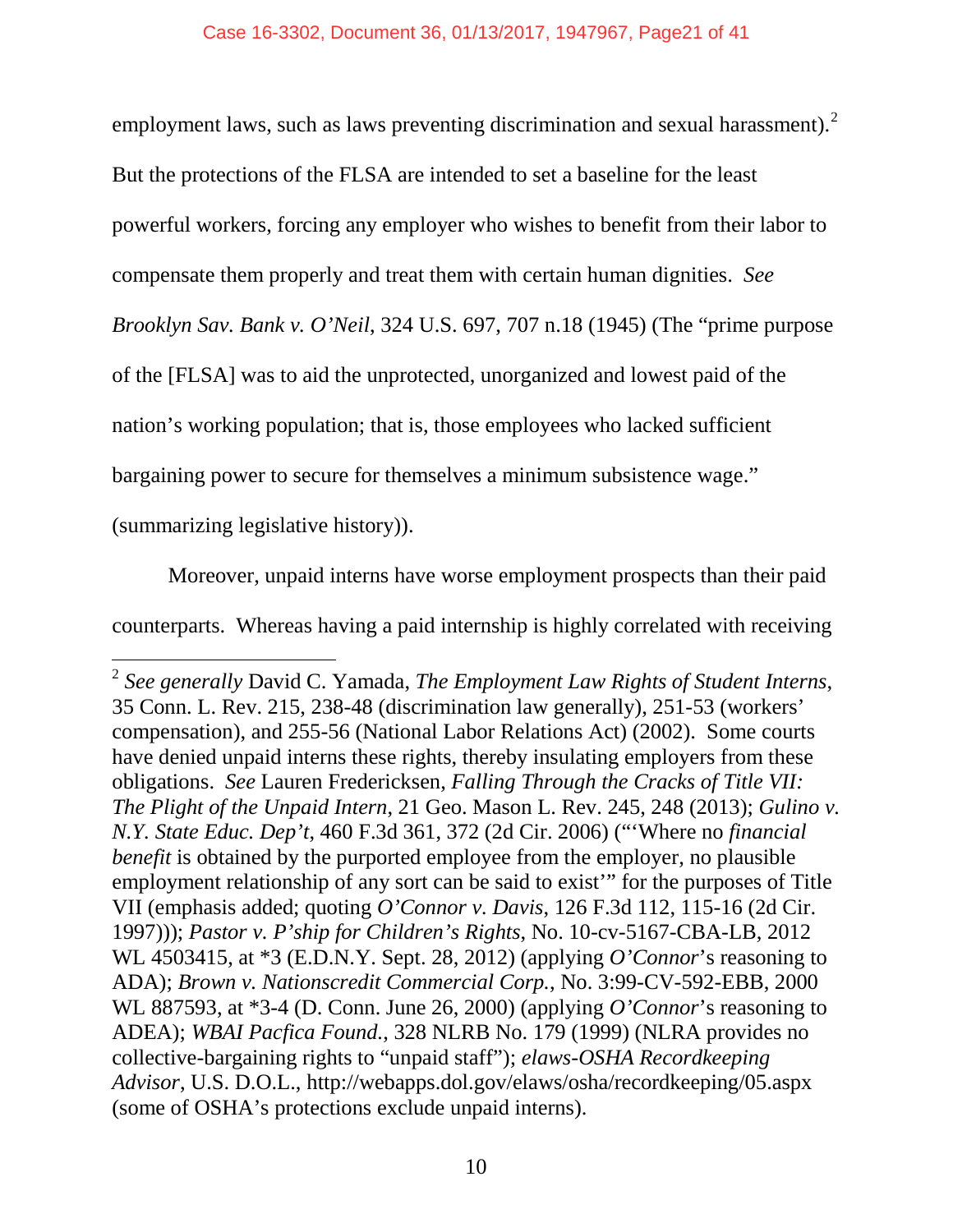#### Case 16-3302, Document 36, 01/13/2017, 1947967, Page22 of 41

job offers upon graduation from college, unpaid internships are as likely to lead to job offers as no internship at all.<sup>[3](#page-21-0)</sup> The difference is even more stark when comparing whether for-profit providers of internships make job offers to interns. Whereas 42% of paid interns receive subsequent job offers, only 15.4% of unpaid interns do.<sup>[4](#page-21-1)</sup> Likewise, among those who do receive job offers, paid internships are correlated with higher salaries (\$54,304); unpaid internships are correlated with essentially the same pay as doing no internship at all (\$37,612 and \$37,277, respectively). $5$ 

That unpaid internships provide no wages multiplies the financial hardship that student-interns already suffer. Academic institutions tend to require that their students directly pay the school substantial sums (over and above rent and other costs of living) to bless their unpaid internships with academic credits. Up until spring 2015, George Washington University—named by The Princeton Review as the #1 College for Internships in 2015—charged students \$1,300 for "elective credits" for internships.<sup>[6](#page-21-3)</sup> At Bellarmine University and the University of

<span id="page-21-0"></span><sup>3</sup> *See* National Association of Colleges and Employers, *Class of 2014 Student Survey* at 40, *available at* http://career.sa.ucsb.edu/files/docs/handouts/2014 student-survey.pdf (65.4% of students who were paid interns at for-profit companies received job offers, compared with 38.5% of those who were unpaid interns and 38.6% of those who did no internship).

<span id="page-21-1"></span><sup>4</sup> *Id*. at 43.

<span id="page-21-2"></span><sup>5</sup> *Id*. at 41.

<span id="page-21-3"></span> $6$  George Washington University recently changed its policy in response to a student-led campaign. The price has now dropped to \$50. *See* Jacqueline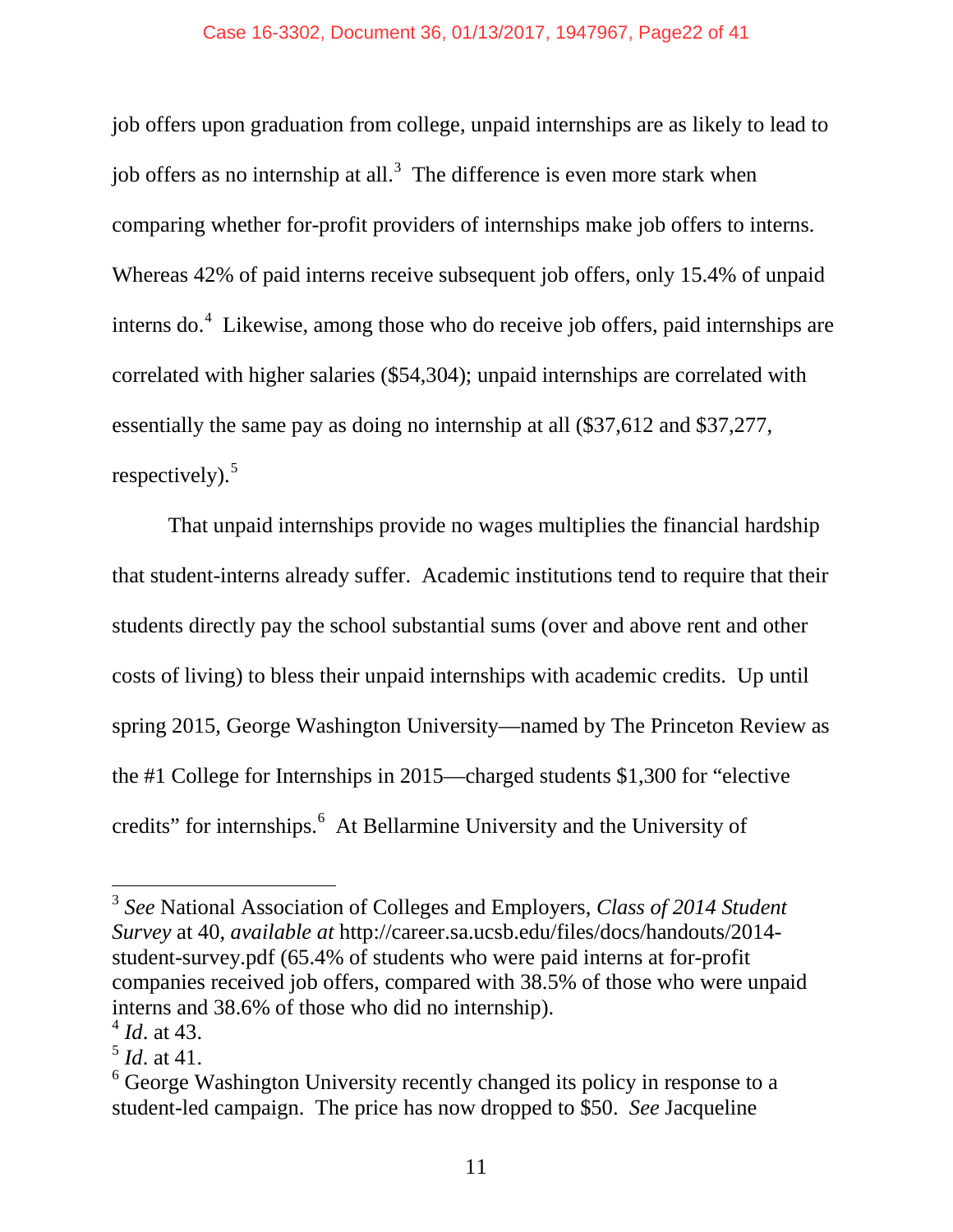Pittsburgh, students were required to pay as much as \$8,724 and \$6,558,

<span id="page-22-4"></span>respectively, for internship credits.<sup>[7](#page-22-1)</sup> Three-fourths of unpaid interns in college report that they needed a second paying job in order to cover living expenses and the payments for the required academic credits for their unpaid internship. $8$  These students' financial struggles should not be surprising, since these students are, in essence, paying tuition to work for free. This contributes to the burgeoning student debt crisis, and compounds pre-existing inequalities, as discussed below.<sup>[9](#page-22-3)</sup>

## <span id="page-22-0"></span>**B. Educational institutions have not imposed the kinds of oversight that might mitigate inequities inherent in unpaid internships.**

Unpaid internships receive little oversight and generally provide minimal educational benefits. One higher-education accreditation agency requires universities to ensure that internships have "demonstrable academic content" that

Thomsen, *After student-led push, GW slashes costs for internship credit*, GW Hatchet, Feb. 9, 2015, *available at* http://www.gwhatchet.com/2015/02/09/afterstudent-led-push-gw-slashes-costs-for-internship-credit/.

<span id="page-22-1"></span><sup>7</sup> *See* Blair Hickman et al., *The Price of an Internship*, ProPublica, Dec. 20, 2013, *available at* http://projects.propublica.org/internships/. <sup>8</sup> Intern Bridge, *The Debate Over Unpaid College Internships* 13 (2010), *available* 

<span id="page-22-2"></span>*at* http://www.ceri.msu.edu/wp-content/uploads/2010/01/Intern-Bridge-Unpaid-College-Internship-Report-FINAL.pdf. 9 *See* Danielle Douglas-Gabriel, *Should colleges charge for academic credit* 

<span id="page-22-3"></span>*earned from unpaid internships?*, Wash. Post, May 16, 2016, *available at*  https://www.washingtonpost.com/local/education/should-colleges-charge-foracademic-credit-earned-from-unpaid-internships/2016/05/13/523f9592-12f1-11e6- 8967-7ac733c56f12\_story.html.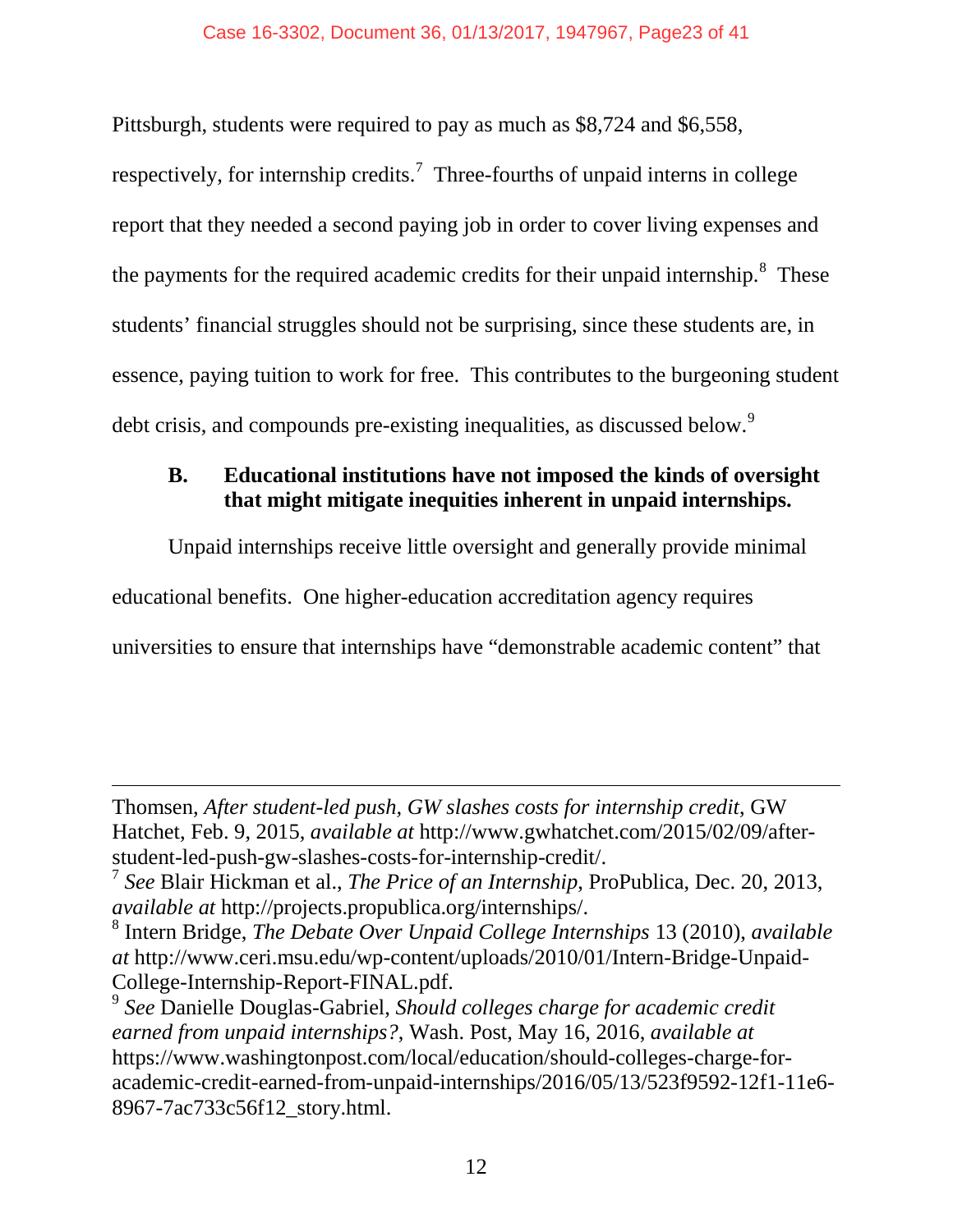#### <span id="page-23-5"></span>Case 16-3302, Document 36, 01/13/2017, 1947967, Page24 of 41

is comparable to institutional learning experiences when awarding credit for internships. $10$ 

Unfortunately, checks on interns' learning are scant in practice. $11$  As one survey of larger schools found, only 27.6% of school-supported internships were associated with classroom experience.<sup>[12](#page-23-2)</sup> Moreover, faculty members generally do not or cannot provide separate oversight of internships.<sup>[13](#page-23-3)</sup> Instead, internships are usually managed, if at all, by campus career centers, which typically have only a small staff and focus on students' labor market readiness.<sup>[14](#page-23-4)</sup> For example, UC Berkeley allows students to receive academic credit for their internships through an

<span id="page-23-6"></span> $\overline{a}$ 

http://www.nytimes.com/2013/02/03/education/edlife/internships-for-creditmerited-or-not.html; Hickman, *supra* note [7;](#page-22-4) Phil Gardner, *Reaction on Campus to the Unpaid Internship Controversy* 7 (2012), *available at* 

<span id="page-23-0"></span><sup>10</sup> New England Association of Schools and Colleges, *Standards for Accreditation* 11 (2016), *available at* 

<span id="page-23-1"></span><sup>&</sup>lt;sup>11</sup> See generally Kevin Carey, *Giving Credit, but Is It Due?*, N.Y. Times, Jan. 30, 2013, *available at*

http://www.ceri.msu.edu/wp-content/uploads/2009/10/Reaction-on-Campus-to-the-Unpaid-Internship-Controversy-Whitepaper.pdf (noting that only half of all educational institutions had oversight over internship positions).

<span id="page-23-2"></span><sup>&</sup>lt;sup>12</sup> NACE Research, *Unpaid Internships: A Survey of the NACE Membership*, at http://liberalarts.utexas.edu/lacs/\_files/pdf/Employers/Unpaid%20Internships-

<span id="page-23-3"></span><sup>%20</sup>A%20Survey%20of%20the%20NACE%20Membership.pdf. <sup>13</sup> Among 8,939 respondents at 234 colleges, only 15 percent of those getting credit reported that an adviser or faculty member visited their work site. *Id*. <sup>14</sup> Ross Perlin, *Intern Nation: How to Earn Nothing and Learn Little in the Brave* 

<span id="page-23-4"></span>*New Economy* 87 (Verso ed., 1st ed. 2011).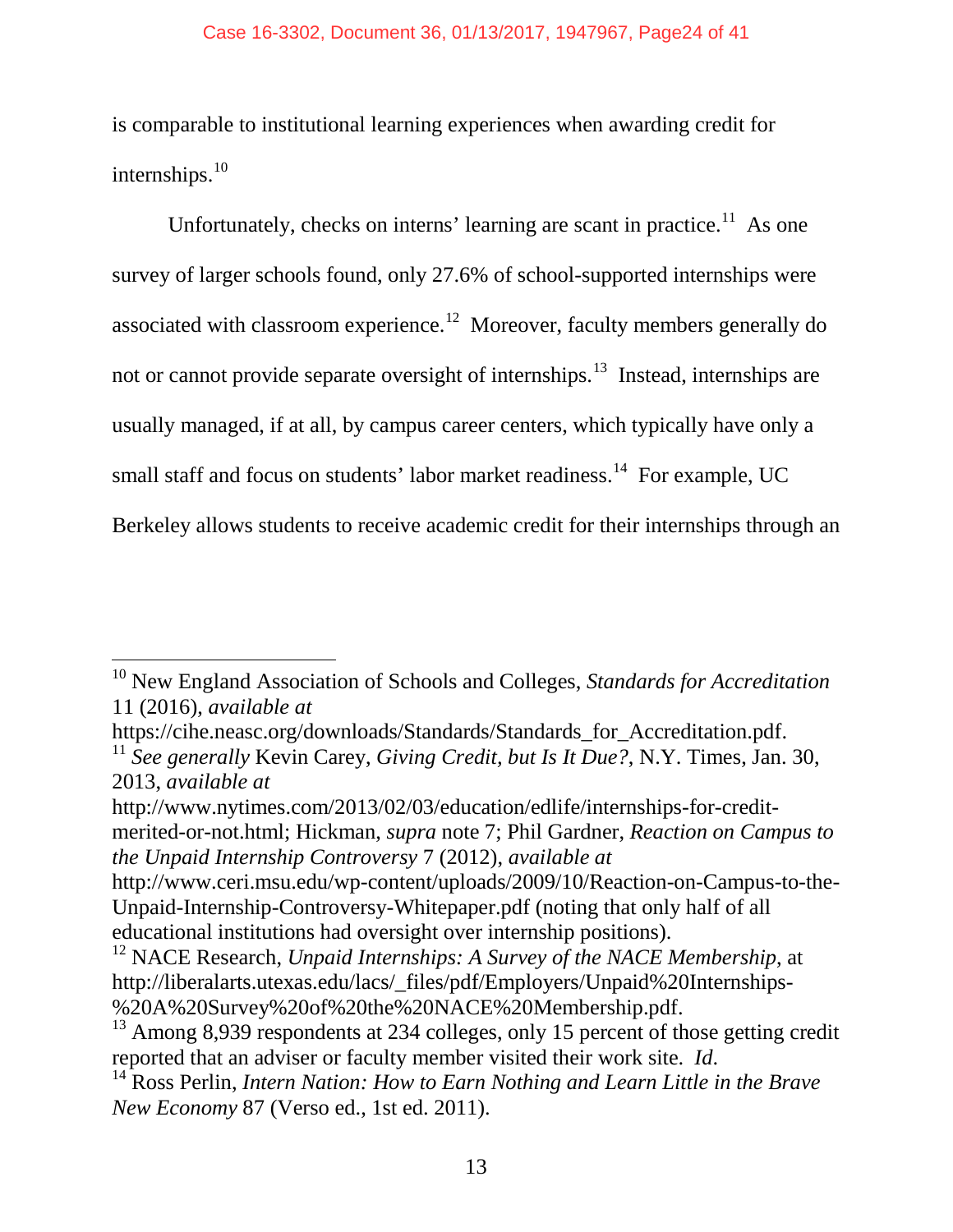online course managed and run by the career center.<sup>[15](#page-24-0)</sup> Any evaluations of the educational content of an internship tends to be based on a short form filled out by a supervisor.<sup>[16](#page-24-1)</sup>

Many schools award credit for internships in name only, refusing to count these credits towards graduation or degree requirements.<sup>17</sup> George Washington University's elective credits, for example, do not count toward graduation.<sup>[18](#page-24-3)</sup> Certain programs at New York University provide credit if the internship is related to the major, but they do not count toward degree requirements.<sup>19</sup> Until recently, Columbia University allowed most undergraduates to receive "registration credits" which did not count toward graduation.<sup>20</sup> Barnard College still awards such credits, though they call them "co-curricular credits."[21](#page-24-6)

<span id="page-24-2"></span>compelling students to intern, off-campus, without pay. For example, SUNY–New Paltz requires that journalism majors complete an internship. *See Internships/Careers*, New Paltz – Digital Media and Journalism,

<span id="page-24-6"></span>https://www.newpaltz.edu/digitalmediajournalism/internshipscareers/. *See also, e.g.*, *10 Colleges with the Most Interns*, U.S. News & World Report, June 6, 2015 ("At Elmira College in New York, students are expected to complete at least 240 hours of career experience" to graduate.)

<span id="page-24-0"></span><sup>15</sup> *See Independent U.S. Summer Internship Credit Option*, UC-Berkeley Career Ctr., https://career.berkeley.edu/Internships/AcadCreditSummer.<br><sup>16</sup> Carey, *supra* n. [11.](#page-23-5)<br><sup>17</sup> Other schools require unpaid internships for graduation or certain majors,  $\overline{a}$ 

<span id="page-24-1"></span>

<span id="page-24-3"></span><sup>&</sup>lt;sup>18</sup> *Elective Internship*, George Washington Univ. Ctr. for Career Services,

<span id="page-24-4"></span>https://careerservices.gwu.edu/internship-credit-recognition.<br><sup>19</sup> *See Internships*, New York Univ. College of Arts & Sciences,<br>http://cas.nyu.edu/page/internships.

<span id="page-24-5"></span><sup>&</sup>lt;sup>20</sup> See Advising FAQs (under "Does Columbia offer credit for internships?" and "How do I audit a class? (For CC Seniors only)"), Columbia College/Columbia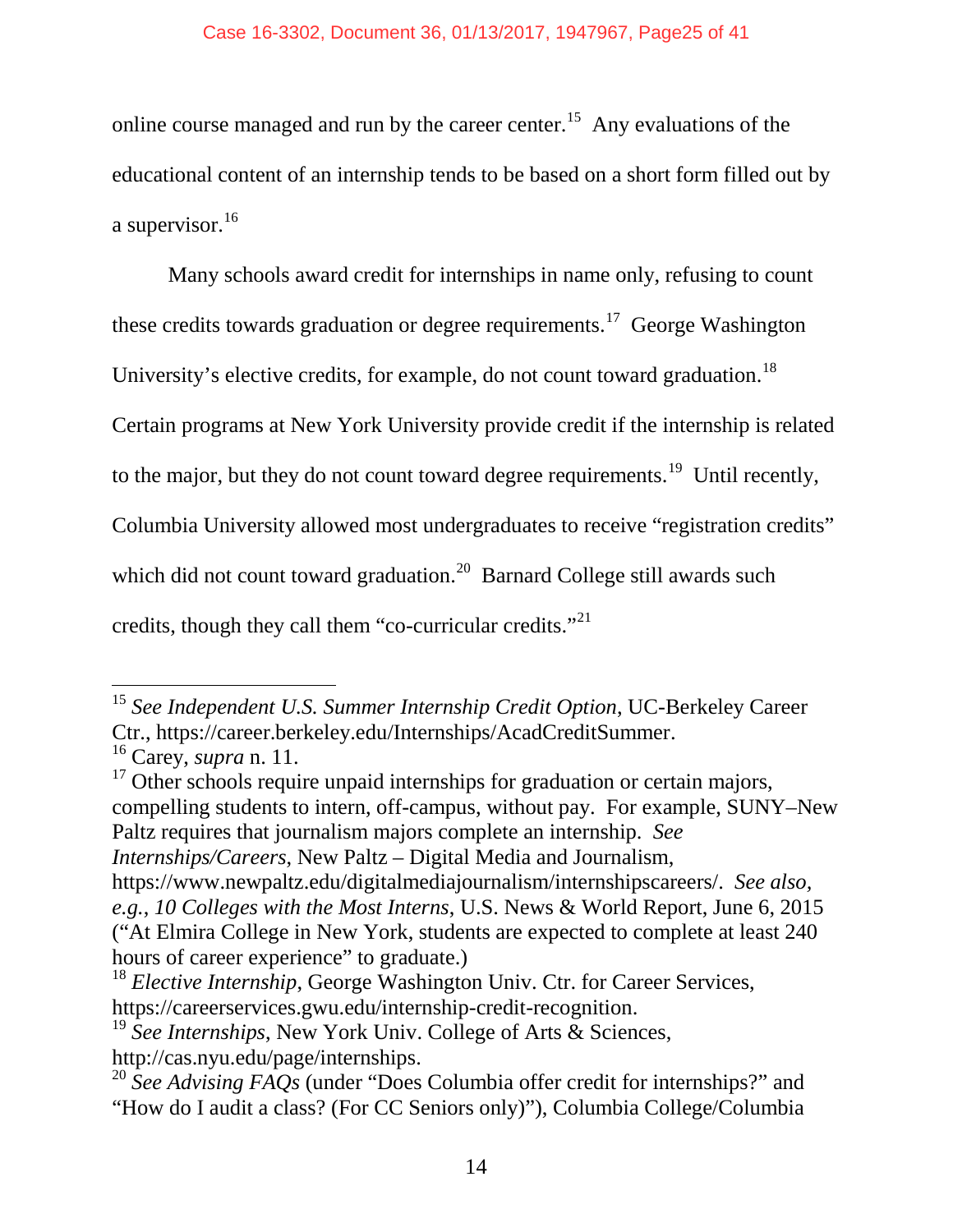Recently, certain institutions have stopped offering credit for internships altogether, stating that they "expect companies to appropriately compensate students for work performed during internships." $^{22}$  $^{22}$  $^{22}$ 

In contrast to unpaid internships, apprenticeships registered with the U.S. Department of Labor's Office of Apprenticeship are required to provide a minimum of 144 classroom hours of approved institutional training, and at least 2,000 hours of on-the-job training, all while paying an average of "approximately \$15.00 per hour" and leading to average starting wages of "approximately \$50,000 annually."<sup>[23](#page-25-1)</sup>

The foregoing reflects that educational institutions often do not (or perhaps realistically cannot) impose serious educational demands on internships. This should be kept in mind in evaluating the second factor (educational content, *see*

Engineering: Berick Center for Student Advising, https://www.ccseas.columbia.edu/csa/faqs; Christian Zhang, *CSA announces changes to course withdrawal, internship policies*, Columbia Spectator, Feb. 21, 2014, *available at*  http://columbiaspectator.com/2014/02/21/csa-announces-changes-coursewithdrawal-internship-policies; *Internship Credit*, Columbia Univ. School of General Studies, http://bulletin.columbia.edu/general-

 $\overline{a}$ 

studies/undergraduates/additional-academicopportunities/internship-credit. <sup>21</sup> *See Internship Co-Curricular Credit*, Barnard College Career Development,

<span id="page-25-0"></span>http://barnard.edu/node/24781. <sup>22</sup> *See, e.g.*, Zach Schonfeld, *In Another Blow to Free Labor, Columbia University Halts Academic Credit for Internships*, Newsweek, Feb. 28, 2014 (quoting Dean of Academics Kathryn Yatrakis), *available at* http://www.newsweek.com/anotherblow-free-labor-columbia-university-halts-academic-credit-internship-230554. <sup>23</sup> *Frequently Asked Questions*, Dep't of Labor: Apprenticeship,

<span id="page-25-1"></span>http://www.dol.gov/apprenticeship/faqs.htm; Perlin, *supra* note [14,](#page-23-6) at 44.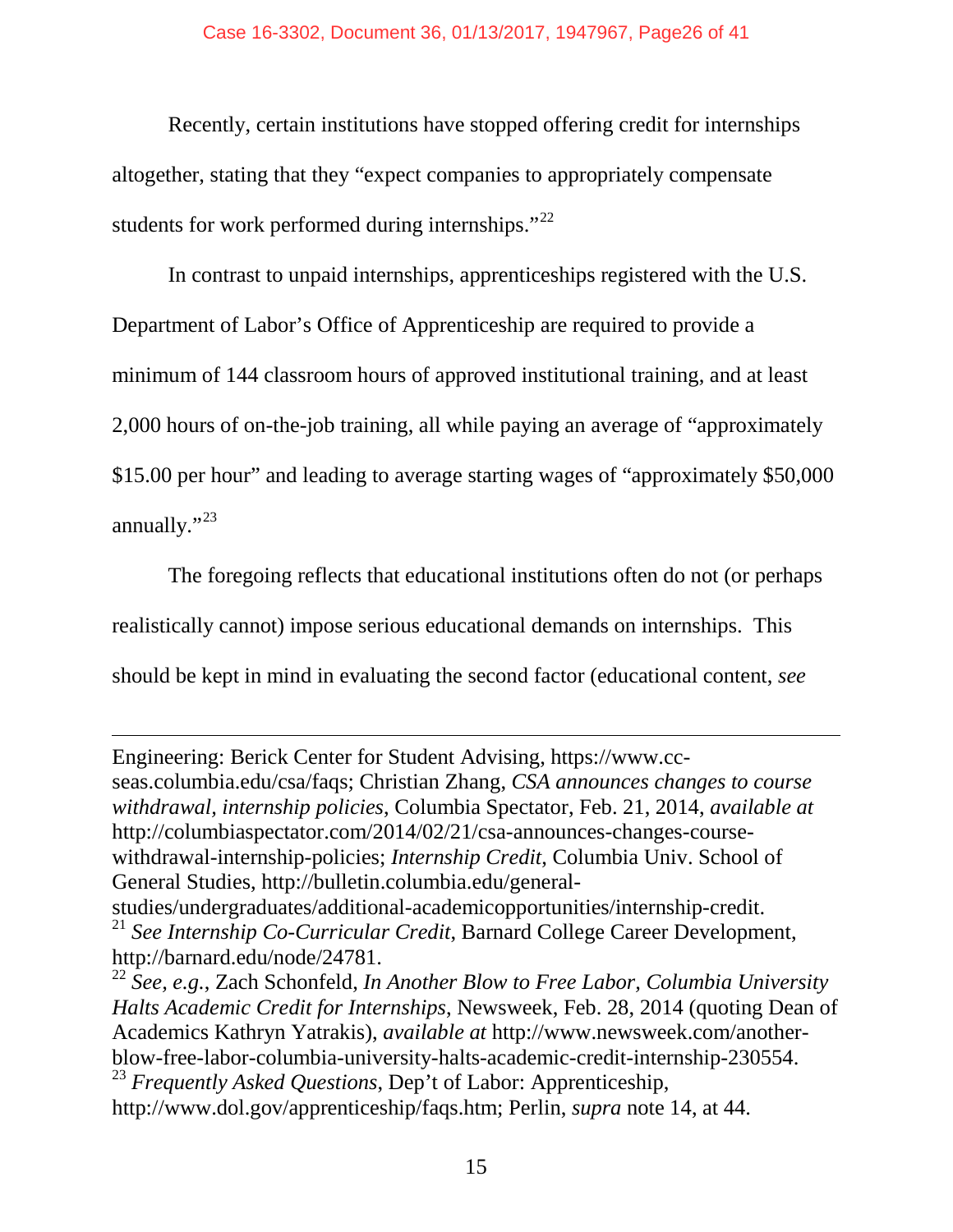811 F.3d at 537) and third factor (ties to formal education, *see id.*) of the *Glatt* test. Furthermore, both of these factors ask questions of "extent," *Glatt*, 811 F.3d at 537, and are factual issues.

Notwithstanding this context, the district court appears to have given full credence to Hearst's facts and none to the plaintiffs', limiting the question of the quality of purported "educational" benefits *solely* to the "practical skills" the plaintiffs received, which appear to be meager, *see Wang v. Hearst Corp.*, No. 12 cv-793-JPO, 2016 WL 4468250, at \*5 (S.D.N.Y. Aug. 24, 2016), instead of "including" those purported skills among other kinds of education, including any training Hearst provided that was similar to that which the plaintiffs received in their clinical and hands-on courses in school, *see Glatt*, 811 F.3d at 537.

On the third factor, the district court gave disproportionate weight to Hearst's facts, disregarding the plaintiffs' evidence that two of them did not receive credit at all, that another was required to purchase a credit that her own school did not honor, and that there was little or no further involvement by an academic institution. *See Wang*, 2016 WL 4468250, at \*6.

## <span id="page-26-0"></span>**C. The proliferation of unpaid work tends to burden poorer families and ultimately also federal, state, and local governments.**

The same biases that make antidiscrimination statutes necessary for ensuring equal employment rights also make the poorest members of protected classes those most likely to be forced to consider unpaid work. For instance, racial and ethnic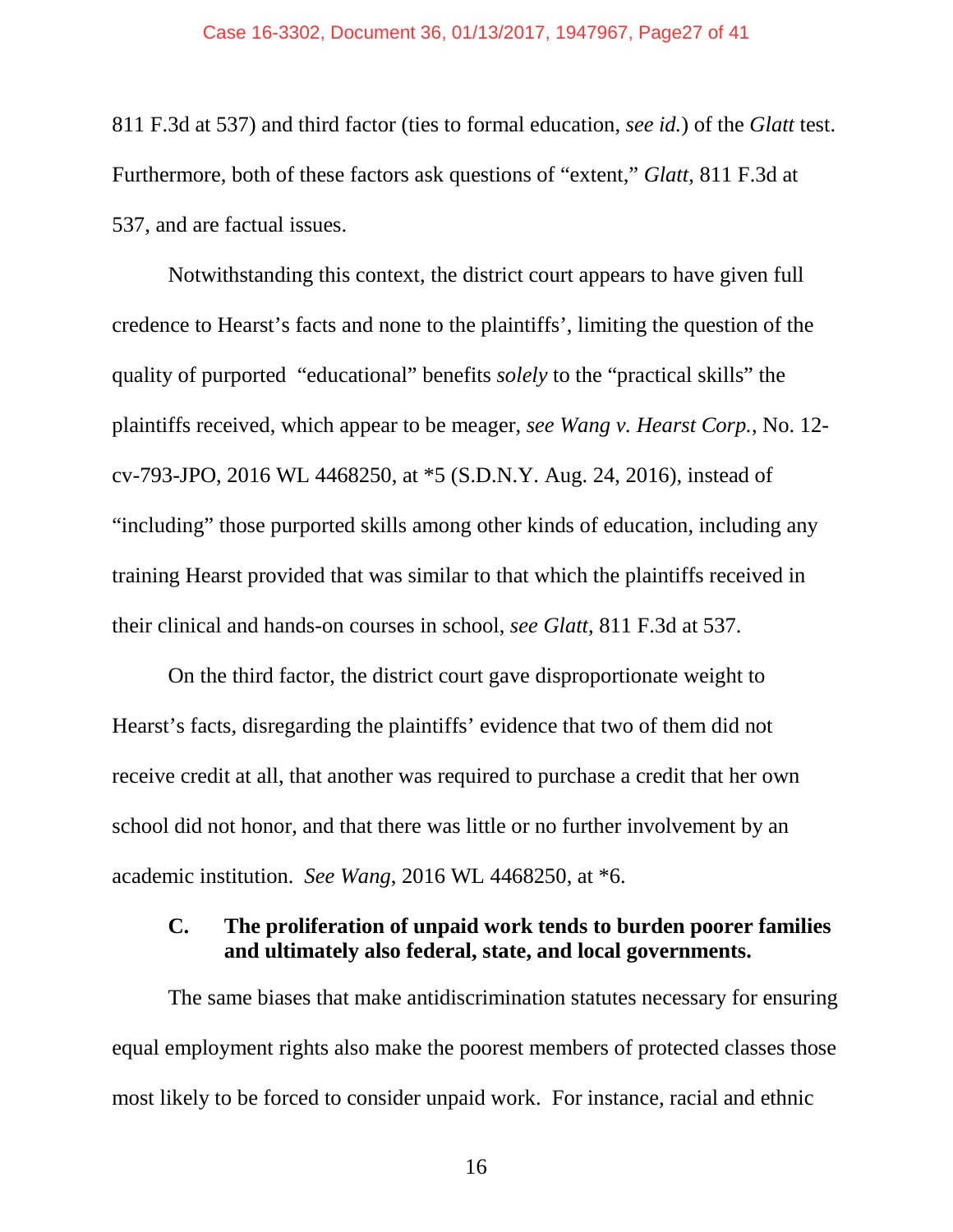minorities have suffered significantly more joblessness since the Great Recession; it is particularly unjust for them (and others disadvantaged in the labor market) to face the Hobson's choice of an unpaid internship or no experience at all. $^{24}$  $^{24}$  $^{24}$ 

<span id="page-27-3"></span>The impact extends to workers' families and the community itself: employers that bring on unpaid interns shift the costs of labor onto workers, their families, and state and federal governments. Unpaid interns and their families take the immediate burden, at times needing to take out additional loans, burning through savings, and seeking family or government support.<sup>25</sup> Federal, state, and local governments collect no taxes on uncompensated labor, losing many millions of dollars in potential revenue.<sup>[26](#page-27-2)</sup>

As an indicator of what is possible under a different regime, NBC Universal began paying interns in 2013 and reported a big increase in applicant diversity; it

<span id="page-27-0"></span><sup>24</sup> *See* Heidi Shierholz, *Six Years from Its Beginning, the Great Recession's Shadow Looms over the Labor Market*, The Economic Policy Institute, Jan. 9, 2014, *available at* http://www.epi.org/publication/years-beginning-greatrecessions-shadow/. <sup>25</sup> Perlin, *supra* note [14,](#page-23-6) at 127.

<span id="page-27-2"></span><span id="page-27-1"></span><sup>&</sup>lt;sup>26</sup> Perlin, *supra* note [14,](#page-23-6) at 27 (Conservative estimates show that 1 to 2 million individuals engage in unpaid internships each year, which depending on the amount of hours worked, may account for tens of millions dollars of lost payroll taxes, workers' compensation premiums, and unemployment insurance taxes to states and the federal government).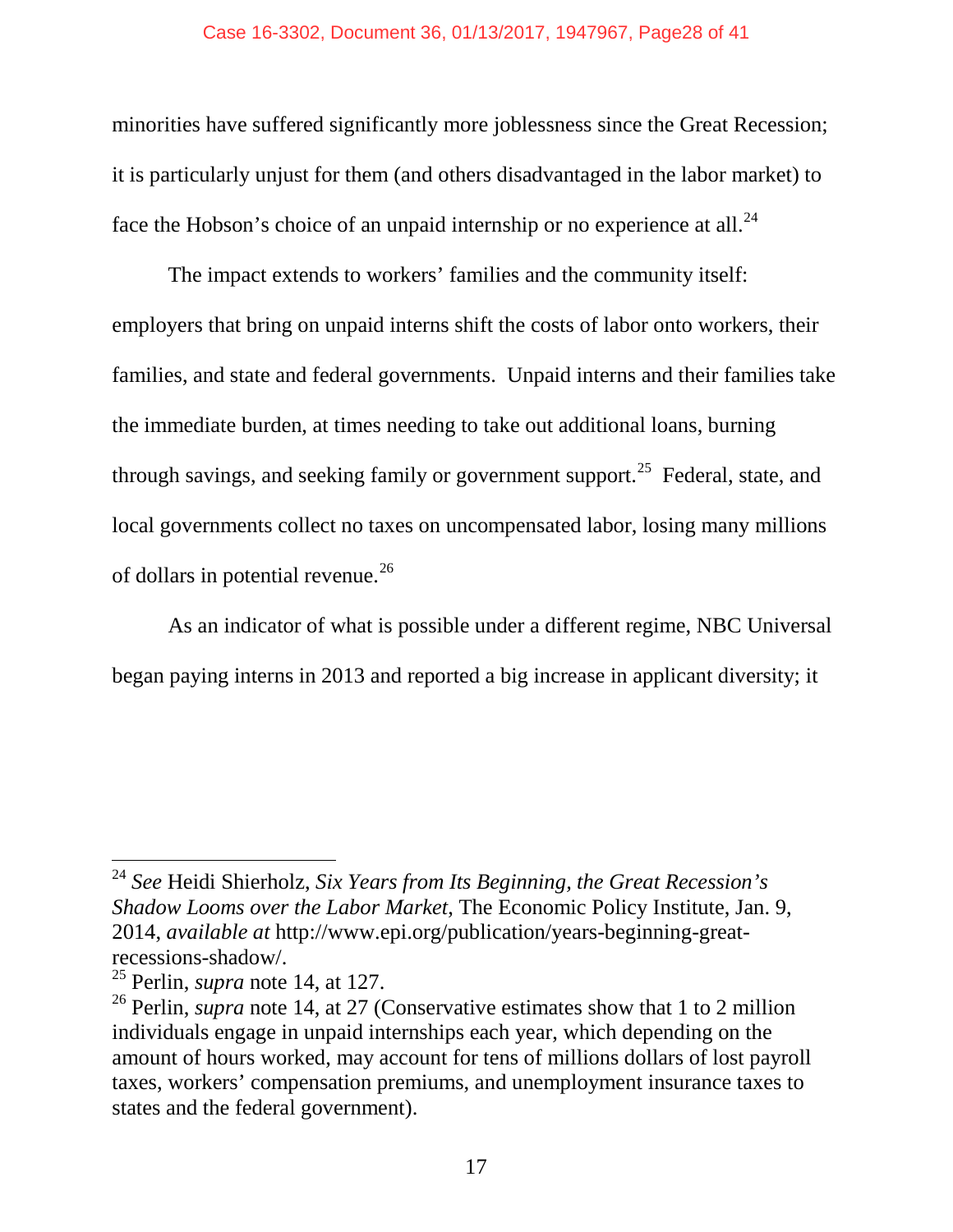now attracts (and ultimately assists in advancing) many who could not otherwise afford to relocate to New York.<sup>[27](#page-28-1)</sup>

## <span id="page-28-0"></span>**D. The proliferation of unpaid work undermines all workers' ability to seek wages commensurate with the value of their work.**

<span id="page-28-3"></span>Removing protections for some workers harms not just those workers seeking unpaid internships, but *all* workers. Because they do much of the same work as paid staff, unpaid interns' labor competes with the labor provided by paid employees.<sup>28</sup> Giving employers a free substitute for paid labor devalues the labor of even of those workers who remain protected by the FLSA. *See Tony and Susan Alamo Found. v. Sec'y of Labor*, 471 U.S. 290, 302 (1985) ("the purposes of the Act require that it be applied even to those who would decline its protections"

<span id="page-28-1"></span><sup>27</sup> *See NBC Universal's New Paid-Intern Policy Yields More Diversity*, MadameNoire, Aug. 27, 2013, *available at*   $\overline{a}$ 

<span id="page-28-2"></span>http://madamenoire.com/295556/nbcuniversals-new-paid-internpolicy-yieldsdiversity/; *see also* Suzanne Lucas, *A Strong Case for Why You Should Pay Your Interns*, Inc., Apr. 22, 2014, *available at* http://www.inc.com/suzanne-lucas/astrong-case-for-why-you-should-pay-your-interns.html (arguing that, by paying interns, companies can generate three times as many applicants). <sup>28</sup> At present, employers regularly eliminate staff and replace them with unpaid interns. Shierholz, *supra* note [24;](#page-27-3) Kathryn Ann Edwards et al., *Not-So-Equal Protection—Reforming the Regulation of Student Internships*, The Economic Policy Institute, Apr. 9, 2010, *available at* http://www.epi.org/publication/pm160/; Perlin, *supra* note [14,](#page-23-6) at 62, 140; Connie Sung, *Are Unpaid Internships Exploitative?*, L.A. Times*,* Dec. 30, 2000 (reporting the story of a journalism student that worked without pay 25 hours a week as a fact checker at a local magazine), *available at* http://articles.latimes.com/2000/dec/30/local/me-6350; Steven Greenhouse, *The Unpaid Intern, Legal or Not*, N.Y. Times, Apr. 2, 2010, *available at* http://www.nytimes.com/2010/04/03/business/03intern.html; *Questioning the Ethics of Unpaid Internships*, National Public Radio (July 13, 2010), http://www.npr.org/templates/story/story.php?storyId =128490886.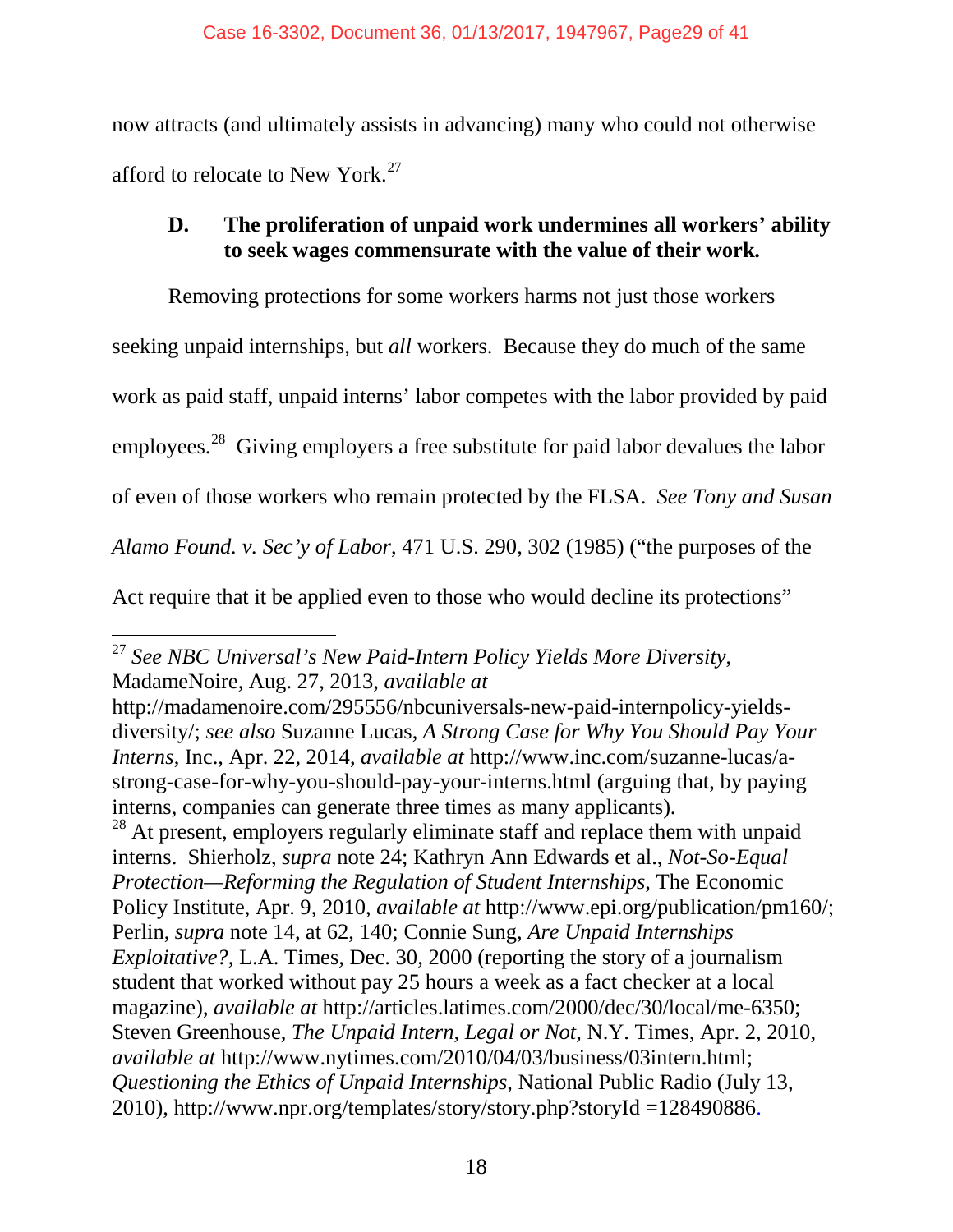#### Case 16-3302, Document 36, 01/13/2017, 1947967, Page30 of 41

because making "exceptions to coverage" for them permits employers to use their "superior bargaining power to coerce employees" to volunteer their labor for free and thereby "exert[s] a general downward pressure on wages"). When they are able to obtain labor from some individuals without paying them wages, employers force paid staff to compete with unpaid staff and thus to cede ground in order to stave off the threat of replacement. This reduction in the value of labor will be especially harsh during the "recurrent business depressions" whose effects on wages Congress designed the NLRA to mitigate. *See* 29 U.S.C. § 151. While many issues factor into compensation, this loss of bargaining power for workers creates the risk of wage stagnation or diminution.

## <span id="page-29-0"></span>**III. An Overbroad Reading of This Court's Prior Rulings Could Improperly Expand the Use of Unpaid Labor.**

## <span id="page-29-1"></span>**A. Employers are incentivized to cut labor costs by wrongly classifying employees as interns.**

Employers have multiple incentives to replace certain paid staff with unpaid interns and to classify workers in a manner that drives down workers' bargaining power; correspondingly, employers operate in a legal climate that requires minimal pay.

The replacement of paid staff with unpaid interns has long been on the rise.

At present, companies save some \$2 billion annually by not paying interns the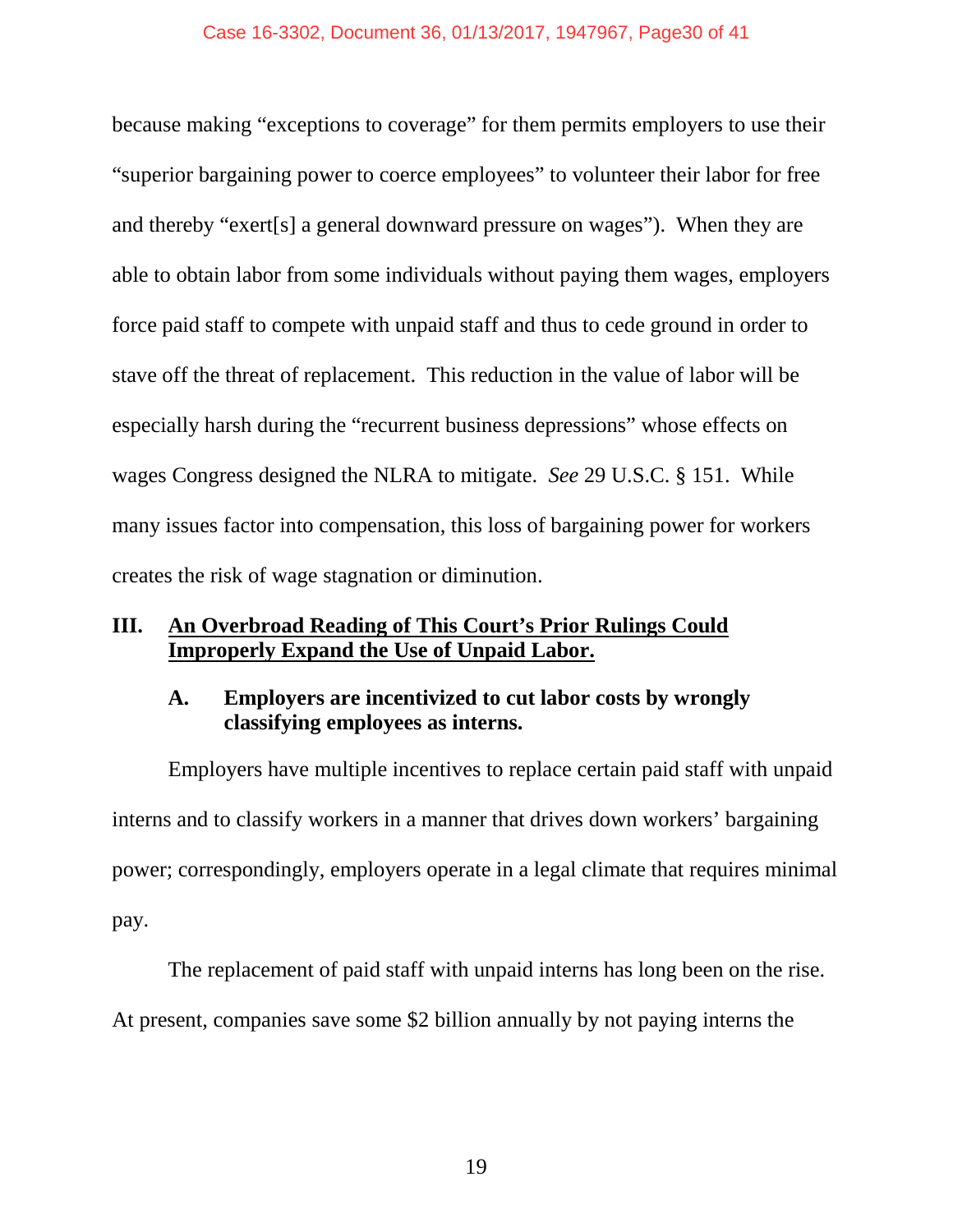minimum wage.<sup>29</sup> But at least since the 1970s, scholars have noticed that "[u]npaid internships  $\dots$  tended to crowd the paid ones off the road."<sup>30</sup>

A study conducted by a University of Missouri professor found that in 1976, 57% of television and 81% of radio interns received some pay.<sup>31</sup> Almost two decades later, in 1991, there were three to five times as many interns but only 21% and [32](#page-30-3)%, respectively, received pay.<sup>32</sup> Today, only 19% of interns in television and radio broadcasting are paid, only 40% of interns in arts and entertainment are paid, and only 41% of journalism interns are paid.<sup>[33](#page-30-4)</sup>

This upsurge in unpaid internships in for-profit firms—and thus the import of this Court's decision of this appeal, insofar as it involves a for-profit (and successful) company—is not limited to the entertainment and communications industry. Similar patterns exist in a variety of sectors. According to a 2010 report by Intern Bridge, a national college recruiting research firm, compensated internships in some industries were in danger of disappearing altogether: only 11 percent of game-design interns were paid; less than 16 percent of interns in law

 $\overline{a}$ 

<span id="page-30-4"></span><sup>33</sup> *Id.*

<sup>29</sup> Perlin, *supra* note [14,](#page-23-6) at 124.

<span id="page-30-1"></span><span id="page-30-0"></span><sup>30</sup> Perlin, *supra* note [14,](#page-23-6) at 28.

<span id="page-30-2"></span><sup>31</sup> *Id.*

<span id="page-30-3"></span><sup>32</sup> *Id.*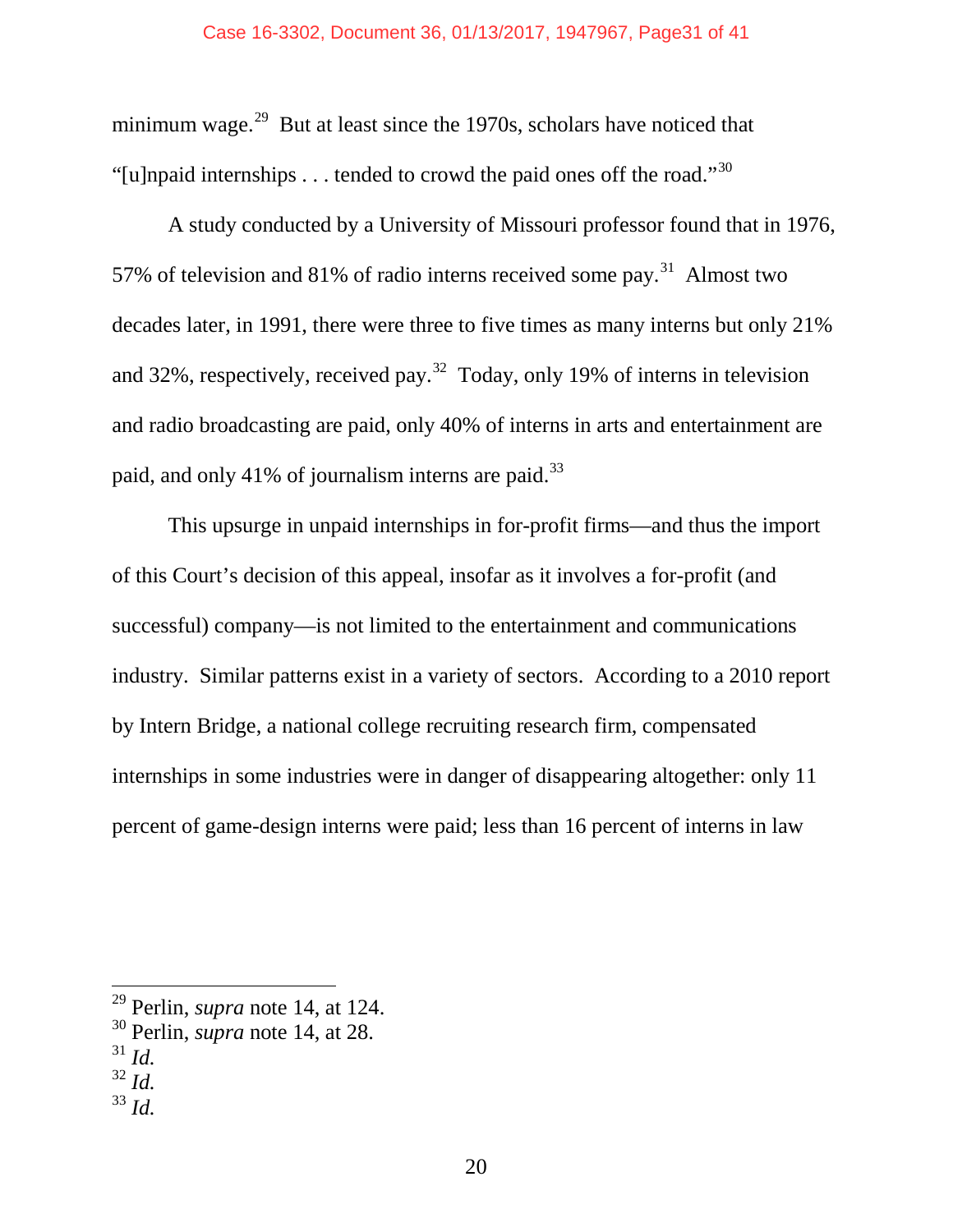#### Case 16-3302, Document 36, 01/13/2017, 1947967, Page32 of 41

enforcement and security were paid, and only 28 percent of interns in healthcare consulting were paid. $34$ 

<span id="page-31-0"></span>Though precise figures as to the present numbers of unpaid interns are unavailable, conservative estimates reflect that between 1 and 2 million workers participate in internships each year in the U.S.<sup>[35](#page-31-2)</sup> Between 1981 and 1991, the proportion of college graduates who engaged in paid and unpaid internships increased from one in thirty-six (under  $3\%$ ) to one in three (circa  $33\%$ ).<sup>36</sup> Today, there are estimates that half (50%) of graduating college students have interned, and more than half of that internship work was unpaid.<sup>[37](#page-31-4)</sup> Other sources estimate that upwards of 500,000 college students are working without pay at any given time.<sup>[38](#page-31-5)</sup>

<span id="page-31-1"></span><sup>34</sup> *See* Intern Bridge, *2010 Internship Salary Report* 12-13 (2010), *available at*  http://utsa.edu/careercenter/pdfs/2010%20salary%20report.pdf. <sup>35</sup> *See* Perlin, *supra* note [14,](#page-23-6) at 27.

<span id="page-31-2"></span>

<span id="page-31-3"></span><sup>36</sup> *See* Dawn Gilbertson, *Earning It: Glamorous Internships with a Catch: There's No Pay*, N.Y. Times, Oct. 19, 1997, *available at* 

http://www.nytimes.com/1997/10/19/business/earning-it-glamorous-internshipswith-a-catch-there-s-no-pay.html. <sup>37</sup> *See* Greenhouse, *supra* note [28;](#page-28-3) *2012 National Internship Salary Survey Results* 

<span id="page-31-4"></span>*to be Released*, Intern Bridge, Feb. 07, 2013, *available at* 

http://www.prweb.com/releases/internbridge/02/prweb10400332.htm (finding that 51.3 % of students are not paid for their internship); *see* Gilbertson, *supra* note [36](#page-31-0) ("Internship experts estimate that 50 to 60 percent of all student internships are unpaid.").

<span id="page-31-5"></span><sup>38</sup> *See* Ross Eisenbrey, *Hillary Clinton Speaks Out for Young Workers*, The Economic Policy Institute, March 7, 2014, *available at*  http://www.epi.org/blog/hillary-clinton-speaks-young-workers/.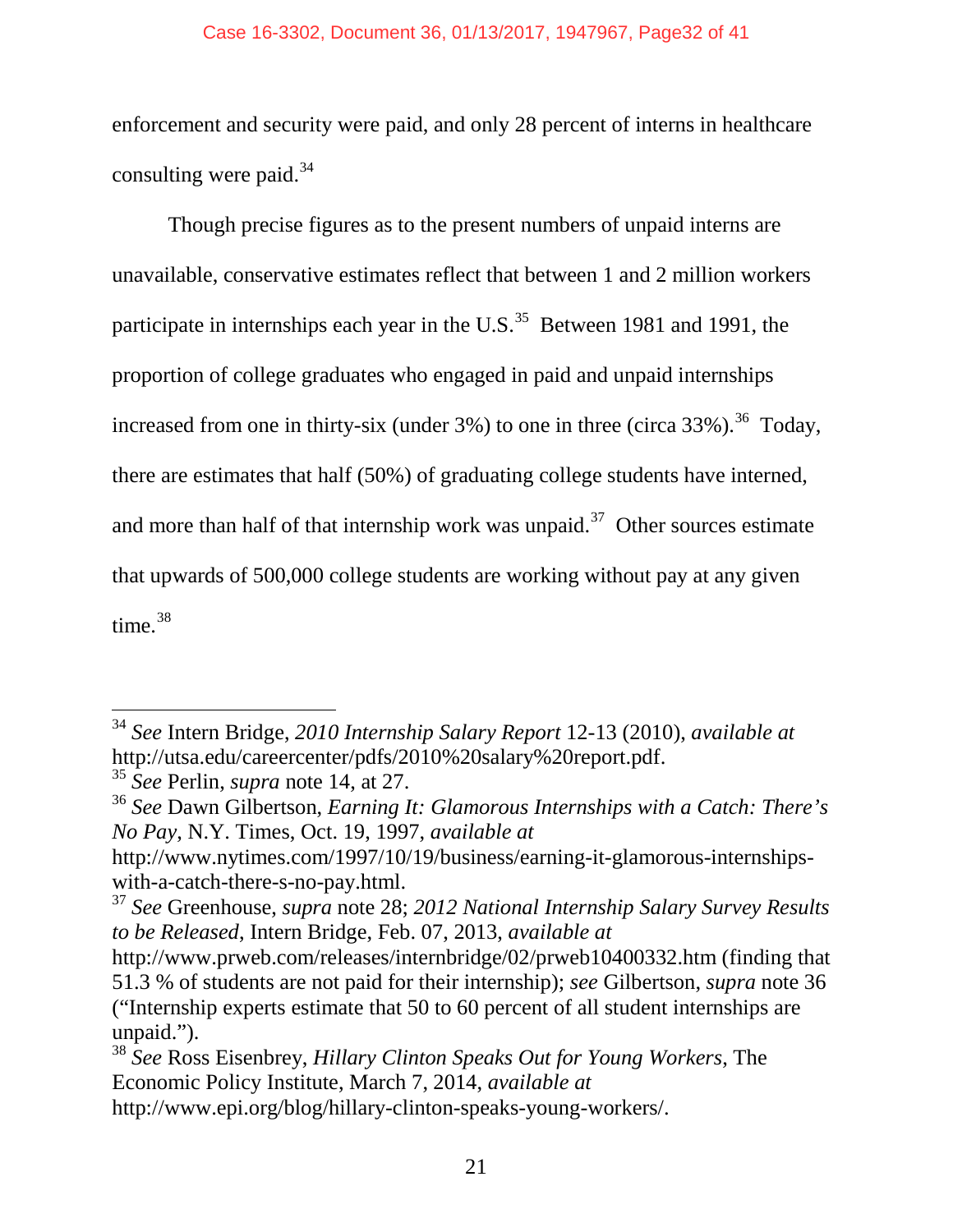Internships are increasingly a part of year-round business operations among for-profit companies.<sup>39</sup> Notably, unpaid work dressed up as internships and fellowships has expanded far beyond the end of schooling.<sup>[40](#page-32-2)</sup> Such internships are often held by recent graduates and by older workers transitioning into new careers; these populations are, in fact, the fastest-growing segment of interns.<sup>[41](#page-32-3)</sup> A 2010 survey found 23% of hiring managers received intern applications from experienced workers.<sup>[42](#page-32-4)</sup>

<span id="page-32-0"></span>Mark Cuban, the billionaire investor, thanked the weak job market for driving labor prices down: "[o]ne silver lining of a 'great recession' that we are now in is that there are a lot of incredibly talented people without jobs, or who

<span id="page-32-2"></span><span id="page-32-1"></span> $39$  For example, a search on August 11, 2015 of leading internship-search website Internships.com showed 834 opportunities within a 20 mile radius of New York City were available for the fall of 2015. Of these, 683 (81.8%) were unpaid. <sup>40</sup> *See e.g.*, David C. Yamada, *"Mass Exploitation Hidden in Plain Sight": Unpaid Internships and the Culture of Uncompensated Work*, 52 Idaho L. Rev. 937 (2016); Mitchell Rubinstein, *Employees, Employers, and Quasi-Employers: An Analysis of Employees and Employers Who Operate in the Borderland Between an Employerand-Employee Relationship*, 14 U. Pa. J. Bus. L. 605 (2012); *Narayan v. EGL, Inc.*, 616 F.3d 895 (9th Cir. 2010); *Carrillo v. Schneider Logistics, Inc.*, 823 F. Supp. 2d 1040 (C.D. Cal. 2011), *aff'd*, 501 F. App'x 713 (9th Cir. 2012 Mem. Disp.); *Reyes v. Remington Hybrid Seed Co.*, 495 F.3d 403, 407 (7th Cir. 2007). 41 Kathy Gurchiek, *Older, Experienced Workers Applying for Internships*, Soc. for

<span id="page-32-3"></span>Human Resource Mgmt., Aug. 30, 2010, *available at* 

http://www.shrm.org/publications/hrnews/pages/olderinterns.aspx; Perlin, *supra* note [14,](#page-23-6) at 177-78.

<span id="page-32-4"></span><sup>42</sup> Gurchiek, *supra* note [41;](#page-32-0) *see also* Maura Kelly, *The 50-Year-Old Intern: Boomers Go Back to the Bottom*, Fiscal Times, Mar. 29, 2012, *available at* http://www.thefiscaltimes.com/Articles/2012/03/29/The-50-Year-Old-Intern-Boomers-Go-Back-to-the-Bottom.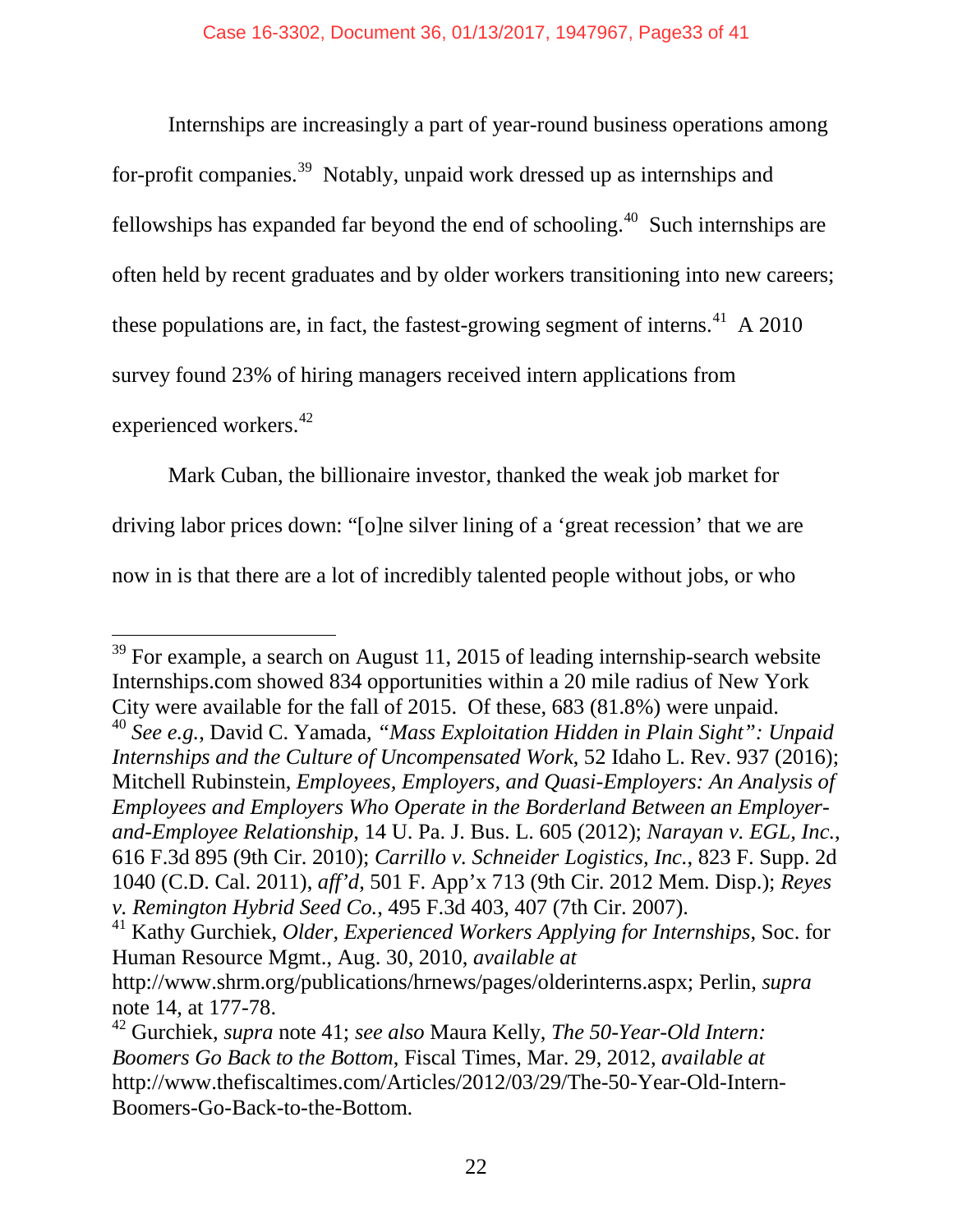have lost their jobs," whom he could then hire as unpaid interns.<sup>[43](#page-33-0)</sup> Employers also turn to unemployed adult professionals for free work, taking advantage of midcareer professionals who have lost their jobs by hiring them as unpaid interns, luring them with a promise of a job even while they continue to receive unemployment benefits.<sup>[44](#page-33-1)</sup>

The foregoing facts about displacement of workers by interns highlight the grave consequences of interpreting the *Glatt* opinion in an overbroad fashion. Unfortunately, the district court misapplied the sixth *Glatt* factor (work that complements, not displaces, *see* 811 F.3d at 537) in its summary judgment ruling. Specifically, it turned *Glatt*'s requirement that would-be interns do *additional*, helpful work into a requirement that would-be interns do *anything but* the most menial work. *See Wang*, 2016 WL 4468250, at \*8. Such an interpretation enables companies to displace paid workers with unpaid ones, with little fear of the consequences.

 $\overline{a}$ 

<span id="page-33-1"></span><sup>44</sup> Laura Casey, *Midcareer Job Seekers Turn to Internships, Volunteer Positions*, Chi. Trib., Oct. 24, 2011, *available at* http://articles.chicagotribune.com/2011-10- 24/business/ct-biz-1024-midcareer-interns-20111024\_1\_internships-careerchange-midcareer-professionals; Sheryl Rich-Kern, *N.H. to the Unemployed: Try an Unpaid Internship*, National Public Radio, *available at*  http://www.npr.org/2012/05/01/150906124/n-h-to-the-unemployed-try-an-unpaidinternship.

<span id="page-33-0"></span><sup>43</sup> Perlin, *supra* note [14,](#page-23-6) at 123.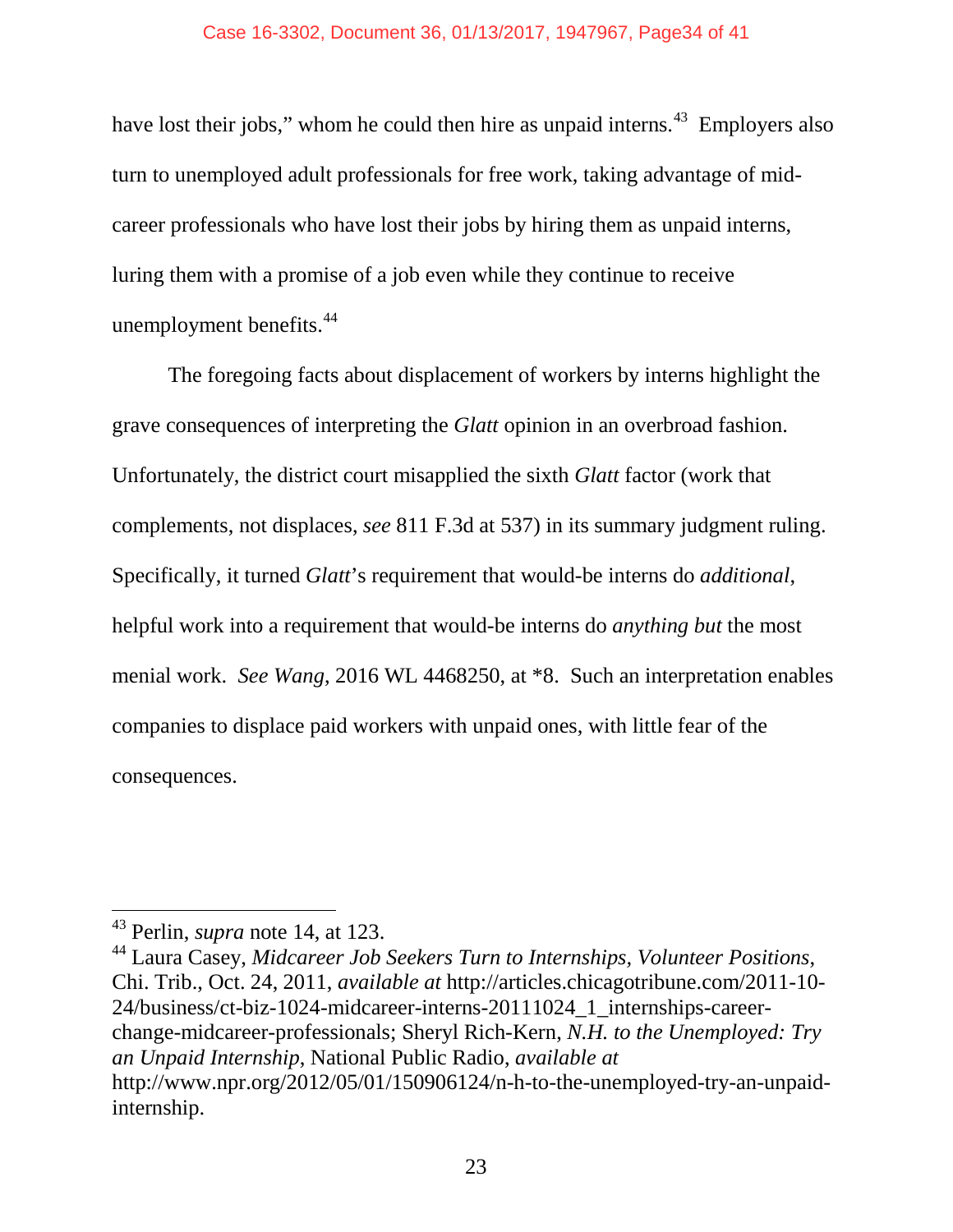## <span id="page-34-0"></span>**B. Employers are also incentivized to misclassify employees as, for example, overtime-exempt or independent contractors.**

It is important to understand that, in the view of amici, the growing use of year-round unpaid internships is one of many types of unconventional and alternative work arrangements that require great scrutiny.[45](#page-34-1) These include the classification (often misclassification) of employees as independent contractors, franchisees, and trainees to place them outside of the protections of labor and employment laws, and the growing use of contingent workers (creating diluted, and often flouted, obligations).

Many states have studied the problem and find high rates of

 $\overline{a}$ 

misclassification, especially in construction, where as many as 47% of employers

<span id="page-34-1"></span> $45$  A Government Accountability Office ("GAO") analysis from 2015 concluded that "contingent workers comprised 35.3 percent of employed workers in 2006 and 40.4 percent in 2010." *See* U.S. Gov't Accountability Office, GAO-15-168R, *Contingent Workforce: Size, Characteristics, Earnings, and Benefits* 4 (2015). An earlier report had pegged the contingent workforce percentage at just under 30 percent. *See* U.S. Gov't Accountability Office, HEHS-00-76, *Contingent Workers: Incomes and Benefits Lag Behind Those of Rest of Workforce* 4 (2000), *available at* http://www.gao.gov/assets/240/230443.pdf. The report noted that most of these workers were more likely than traditional full-time employees to have low family incomes and many had incomes below the federal poverty threshold. *See id*. The GAO also reported in 2009 that "[t]he national extent of employee misclassification is unknown; however, earlier and more recent, though not as comprehensive studies suggest that it could be a significant problem with adverse consequences." *See* U.S. Gov't Accountability Office, GAO-09-717, *Employee Misclassification: Improved Coordination, Outreach, and Targeting Could Better Ensure Detection and Prevention* (Preface) (2009).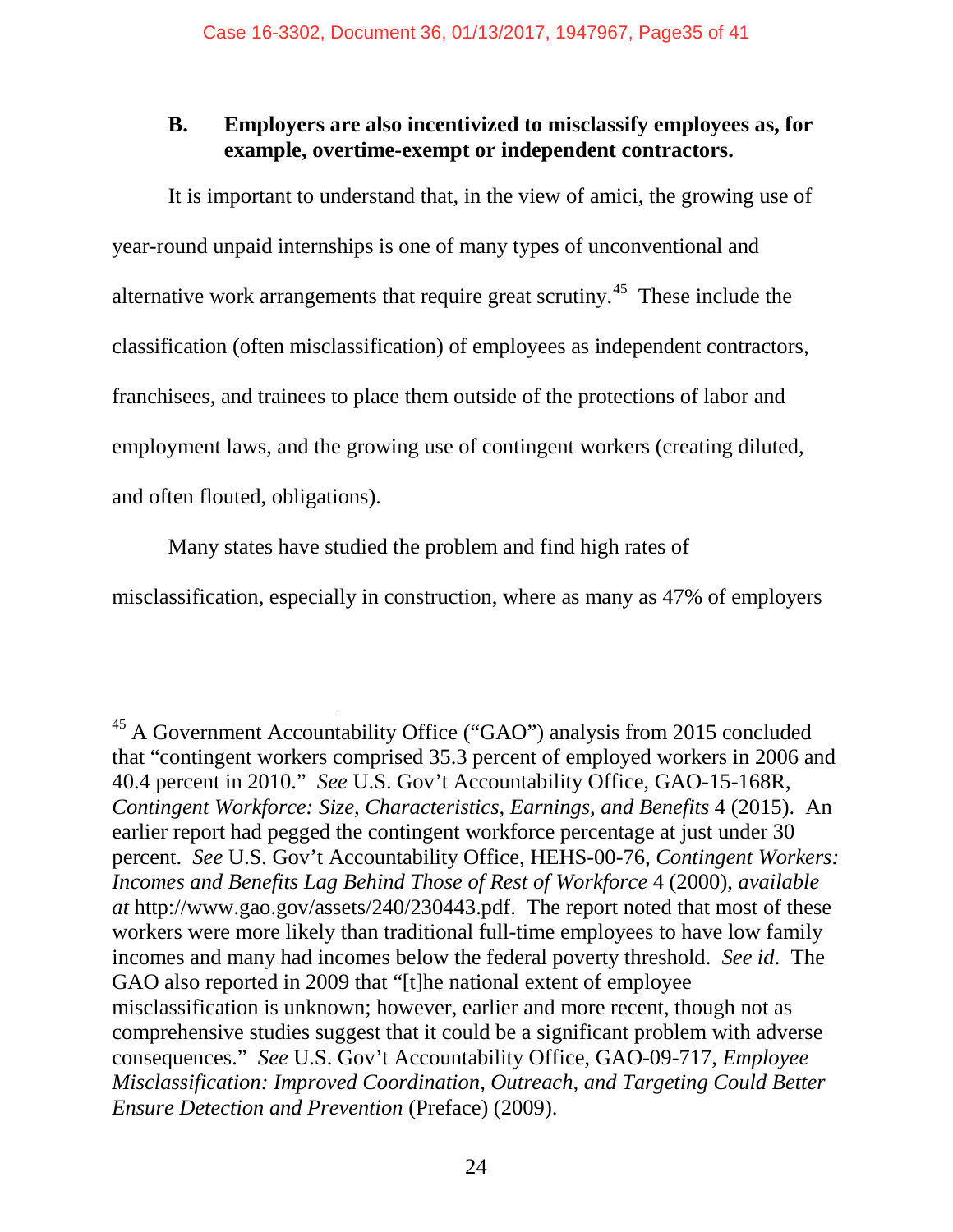<span id="page-35-0"></span>were found to have misclassified their employees.<sup>46</sup> Most of these studies do not

capture the so-called "underground economy," where workers are paid off-the-

books, sometimes in cash.[47](#page-35-2) These workers are *de facto* misclassified independent

contractors, because the employers do not withhold and report taxes or comply

with other basic workplace rules. Many of these jobs are filled by immigrant and

lower-wage workers.<sup>[48](#page-35-3)</sup>

http://www.faircontracting.org/PDFs/prevailing\_wages/Illinois\_Misclassification\_ Study.pdf; Michael P. Kelsay et al., the Economic Costs OF Employee Misclassification in the State of Indiana (Dept. of Econ., Univ. of Mo.-Kan. City, 2010), *available at*

<span id="page-35-1"></span><sup>46</sup> *See* Fiscal Policy Institute, *New York State Workers' Compensation: How Big Is the Shortfall?* (Jan. 2007), *available at*  $\overline{a}$ 

http://www.fiscalpolicy.org/publications2007/FPI\_WorkersCompShortfall\_WithA ddendum.pdf; Michael Kelsay, James Sturgeon et al., the Economic Costs of Employee Misclassification in the State of Illinois (Dept. of Econ., Univ. of Mo. Kan. City, Dec. 2006), *available at*

http://www.isbctc.org/Uploads/UploadedFiles/docs/Misclassification\_in\_Indiana\_ Full\_Study\_\_9-10.pdf; Peter Fisher et al., *Nonstandard Jobs, Substandard Benefits*, Iowa Policy Project (July 2005), *available at* 

http://www.iowapolicyproject.org/2005docs/051201-nonstdjobs.pdf; Francois Carré et al., *The Social and Economic Cost of Employee Misclassification in Construction* (Labor and Worklife Program, Harvard Law School and Harvard School of Public Health, Dec. 2004); State of N.J., Comm'n of Investigation, *Contract Labor: The Making of an Underground Economy* (Sept. 1997); William Canak et al., *Misclassified Construction Employees in Tennessee* (Jan. 5, 2010), *available at* 

https://www.carpenters.org/Libraries/AApril\_Merlo/TN\_payroll\_fraud\_study\_1-

<span id="page-35-2"></span><sup>15-10.</sup>sflb.ashx. 47 Bear Stearns in 2005 estimated that the U.S. is losing \$35 billion annually due to off-the-books employment. Robert Justich et al., *The Underground Labor Force is Rising to the Surface*, Bear Stearns Asset Management 3 (Jan. 3, 2005), *available at http://www.steinreport.com/BearStearnsStudy.pdf*. 48 Carré, *supra* note [46.](#page-35-0)

<span id="page-35-3"></span>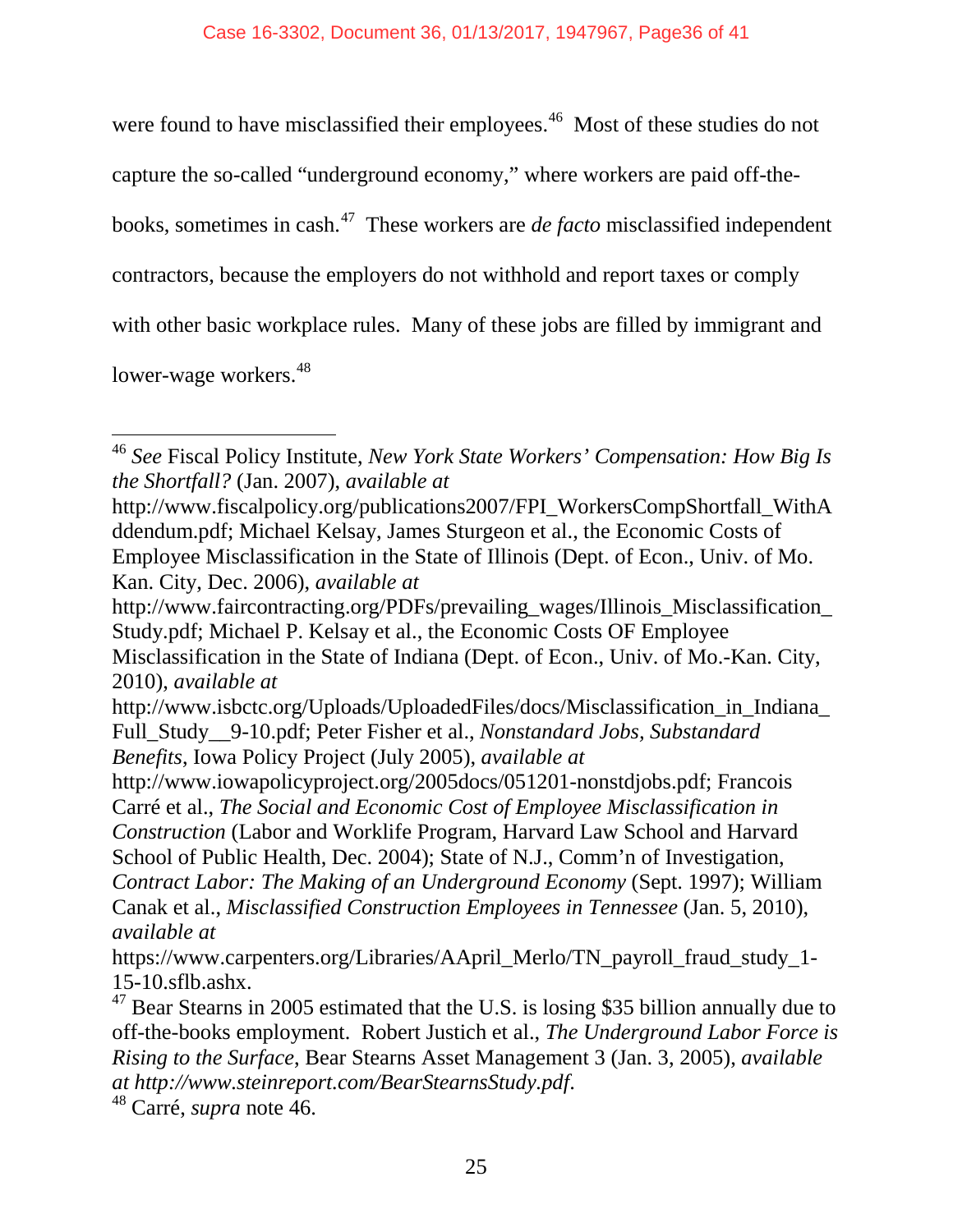Employers, particularly in highly competitive, labor-intensive sectors, may conclude that it pays to stretch and even overtly violate the FLSA (by classifying individuals as interns or overtime-exempt, or by other means) because they gain a competitive advantage over law-abiding employers that pay minimum wage, overtime, unemployment insurance, workers' compensation, and payroll taxes.

## <span id="page-36-0"></span>**C. A decision from this Court that accounts for the economic realities of workers can demonstrate the proper scope of Glatt.**

In *Glatt*, this Court established a "totality of the circumstances" test for "whether the intern or the employer is the primary beneficiary of the relationship" and "articulated a set of non-exhaustive factors to aid" in answering this question. 811 F.3d 536-37 (2d Cir. 2015). In so doing, the Court noted the importance of the "economic realities" facing workers. *Id*. at 535.

Amici urge that the Court continue to keep in view those economic realities described in the foregoing sections of this brief as it provides any further elaboration or discussion of the questions at issue. Maintaining a complete view of the facts is especially important where, as here, the central question turns on a "'case-by-case," "nuanced," "flexib[le]" comparison of the "diverse" array of "tangible and intangible" benefits that a worker receives against the worker's "equally diverse" array of "contribution[s] to the employer's operation," based on all kinds of "particular facts." *Glatt*, 811 F.3d at 535, 536 (quoting *Barfield v. N.Y.C. Health & Hosps. Corp.*, 537 F.3d 132, 141-42 (2d Cir. 2008)). Because this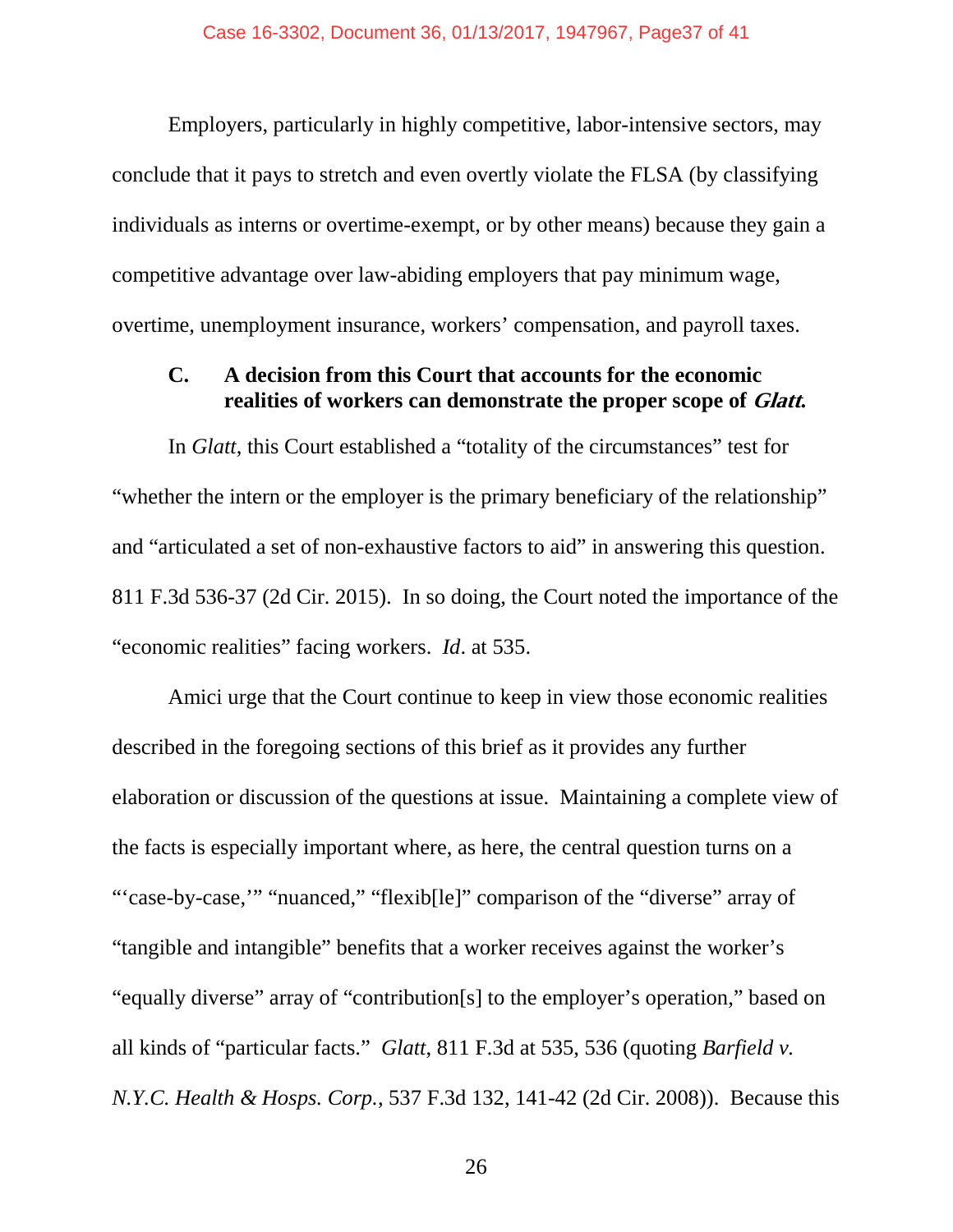comparison is virtually impossible to measure objectively, when an intern conveys *any* meaningful value to the employer, a proper reading of the law is that they have produced sufficient "evidence on which the jury could reasonably find for the plaintiff," and that the court must deny summary judgment. *Anderson v. Liberty Lobby, Inc.*, 477 U.S. 242, 252 (1986); *see also, e.g.*, *Graziadio v. Culinary Inst. of Am.*, 817 F.3d 415, 424 (2d Cir. 2016) (vacating district court's grant of summary judgment for defendant on FMLA claim because jury could differ in its view of totality of circumstances from judge's conclusion); *Mihalik v. Credit Agricole Cheuvreux N. Am., Inc.*, 715 F.3d 102, 114-15 (2d Cir. 2013) (same, with respect to NYCHRL claim); *see generally Tyson Foods, Inc. v. Bouaphakeo*, 136 S. Ct. 1036, 1049 (2016) (emphasizing that determining factual matters in FLSA context is "near-exclusive province of the jury").

Amici are concerned that the district court applied the *Glatt* test in a fashion that tends to expand the scope of who is an "intern" and, in so doing, resolved underlying factual questions against the non-moving party rather than reserving such fact-intensive questions to the factfinder at trial.

## **CONCLUSION**

<span id="page-37-0"></span>Amici respectfully submit that, especially given the economic backdrop of internships, the *Hearst* case should go to a jury.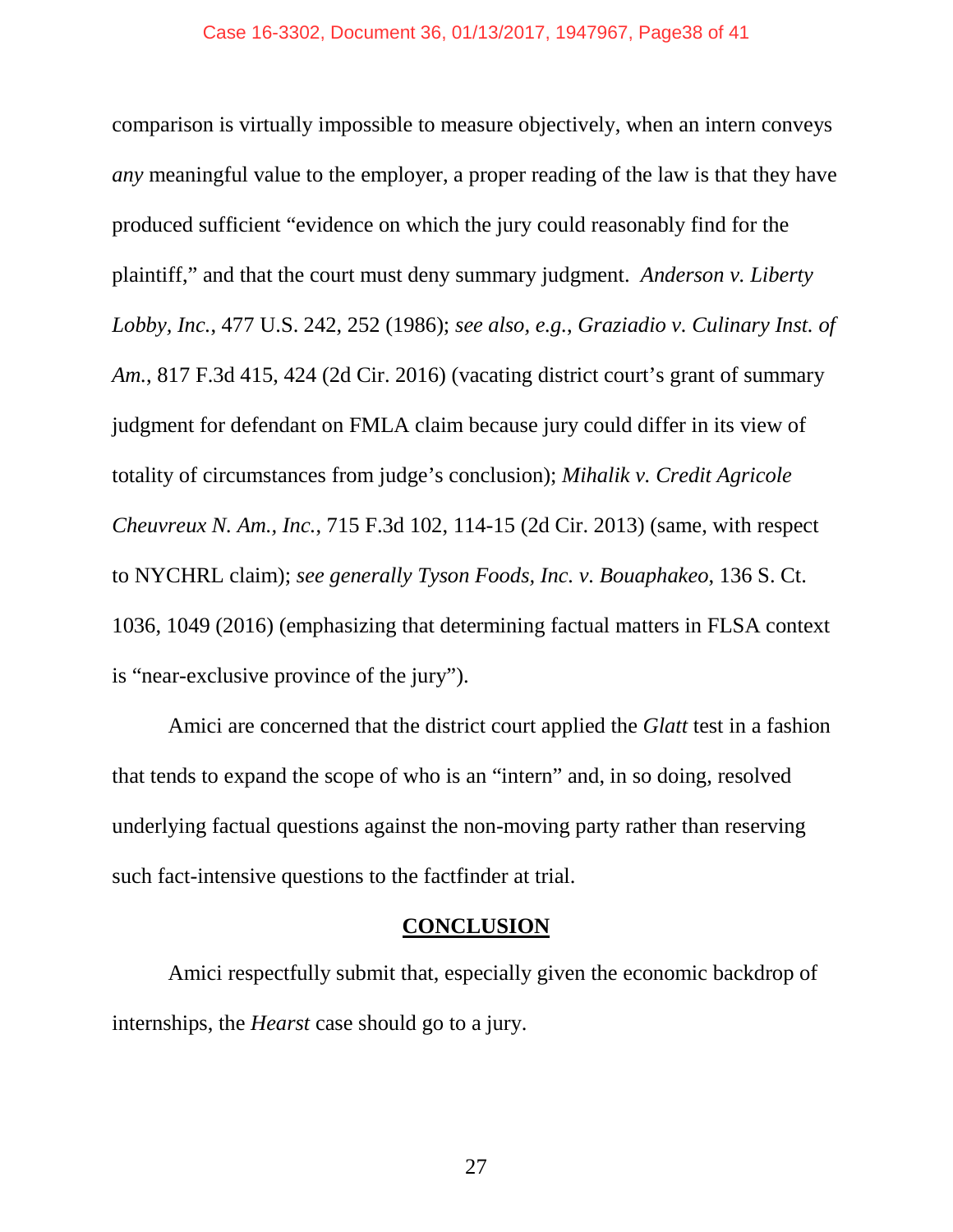Dated: January 13, 2017 Respectfully submitted,

By: /s/ Rachel J. Geman

Rachel Geman **LIEFF CABRASER HEIMANN & BERNSTEIN, LLP** 250 Hudson Street, 8th Floor New York, NY 10013-1413 Telephone: (212) 355-9500 Facsimile: (212) 355-9592

*Counsel for Amici Curiae*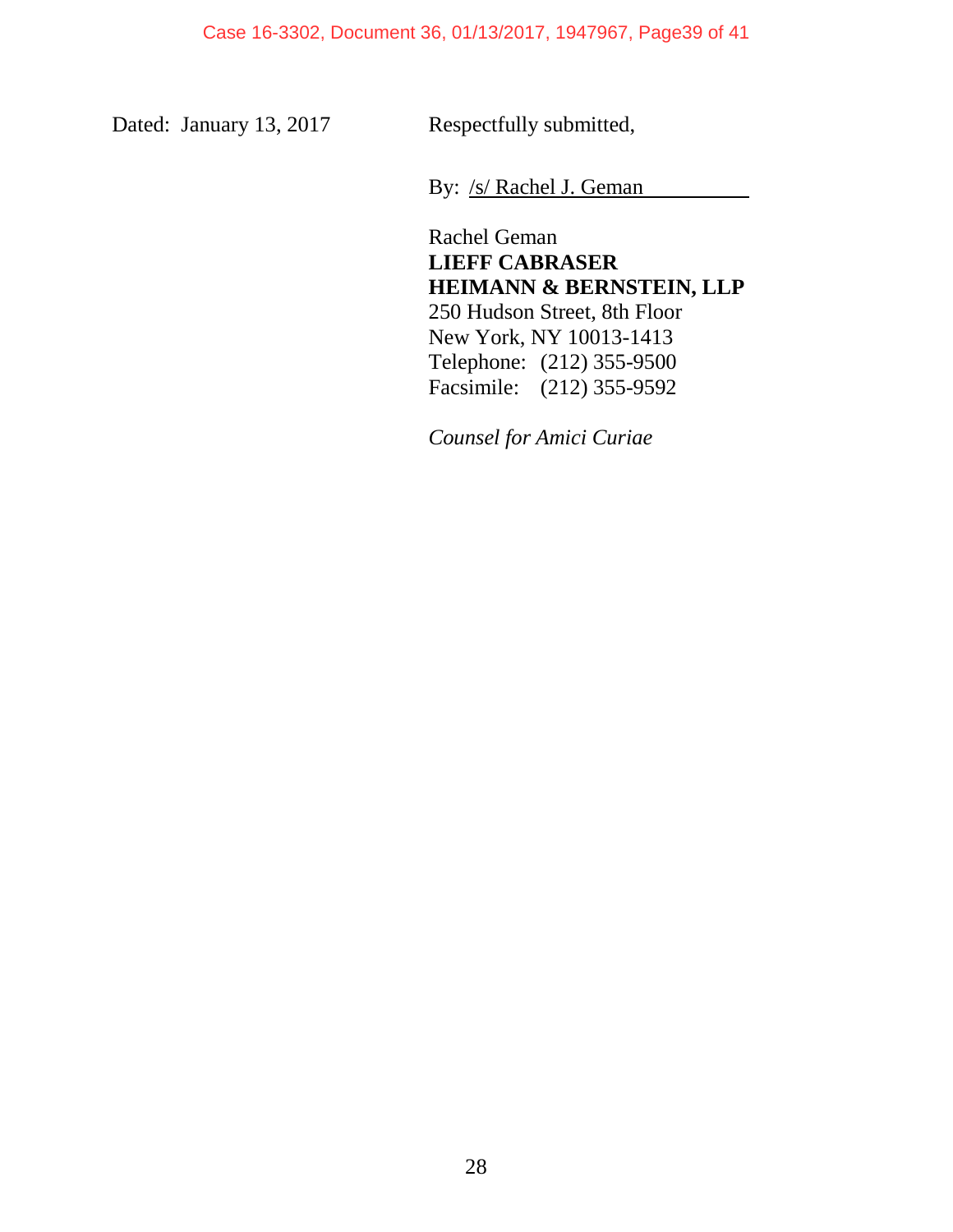## **CERTIFICATE OF COMPLIANCE**

<span id="page-39-0"></span>I hereby certify that this brief complies with the type-volume limitation of Fed. R. App. P. 29(a)(5) and 32(a)(7)(B) because this brief contains 6,359 words, excluding the parts of the brief exempted by Fed. R. App. P.  $32(a)(7)(B)(iii)$ , according to the word count of the Microsoft Word processing system used to prepare the brief.

I hereby certify that this brief complies with the typeface requirements of Fed. R. App. P. 32(a)(5) and the type style requirements of Fed. R. App. P. 32(a)(6) because this brief has been prepared in a proportionally spaced, serifed, size 14 typeface using Microsoft Word.

Dated: January 13, 2017 By: /s/ Rachel J. Geman

Rachel Geman **LIEFF CABRASER HEIMANN & BERNSTEIN, LLP** 250 Hudson Street, 8th Floor New York, NY 10013-1413 Telephone: (212) 355-9500 Facsimile: (212) 355-9592

*Counsel for Amici Curiae*